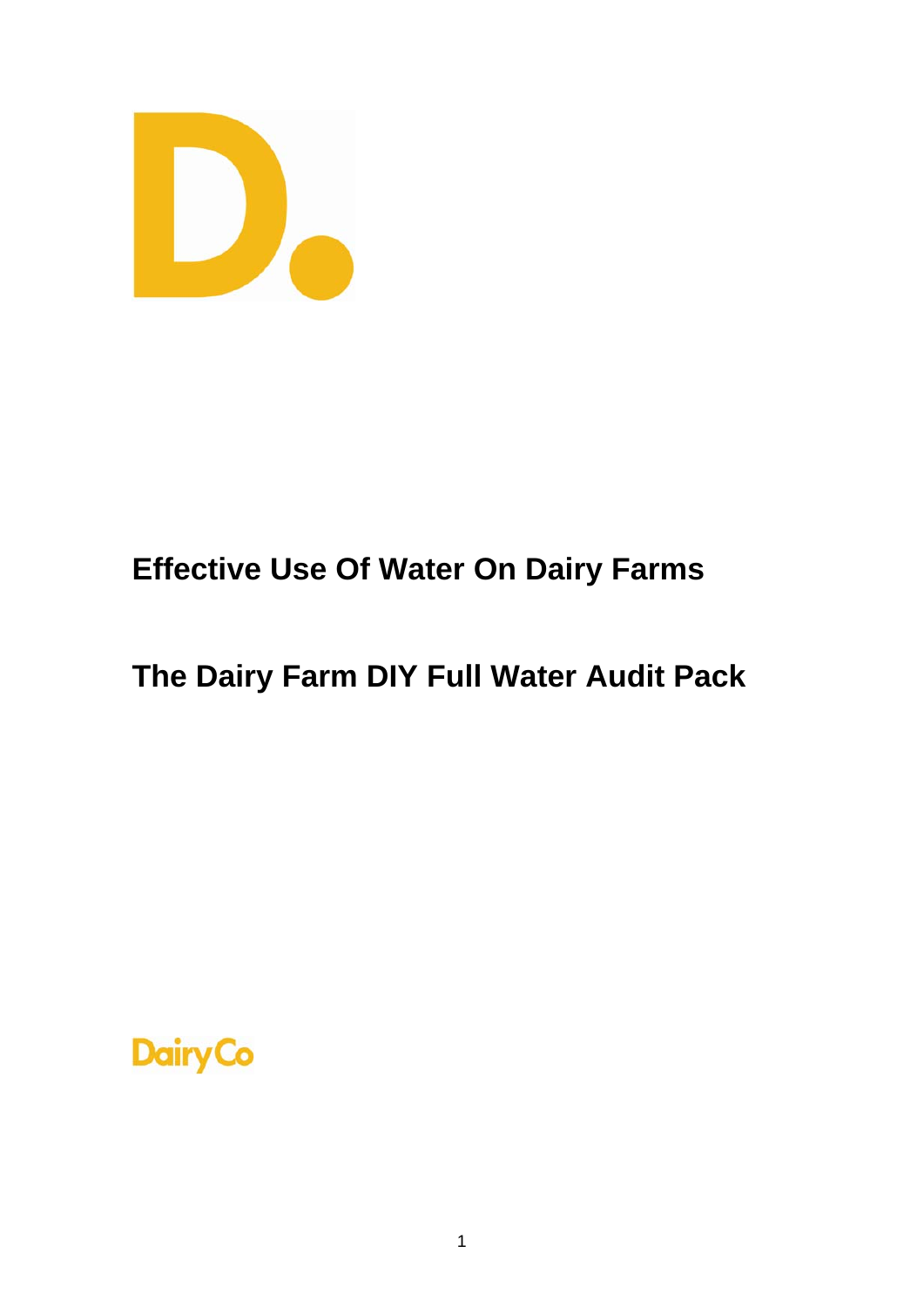# **Effective Use Of Water On Dairy Farms**

# **The Dairy DIY Full Water Audit Pack**

**Your name** 

**Business name** 

**Address** 

**Phone number** 

**Date competed** 

**Date for next review**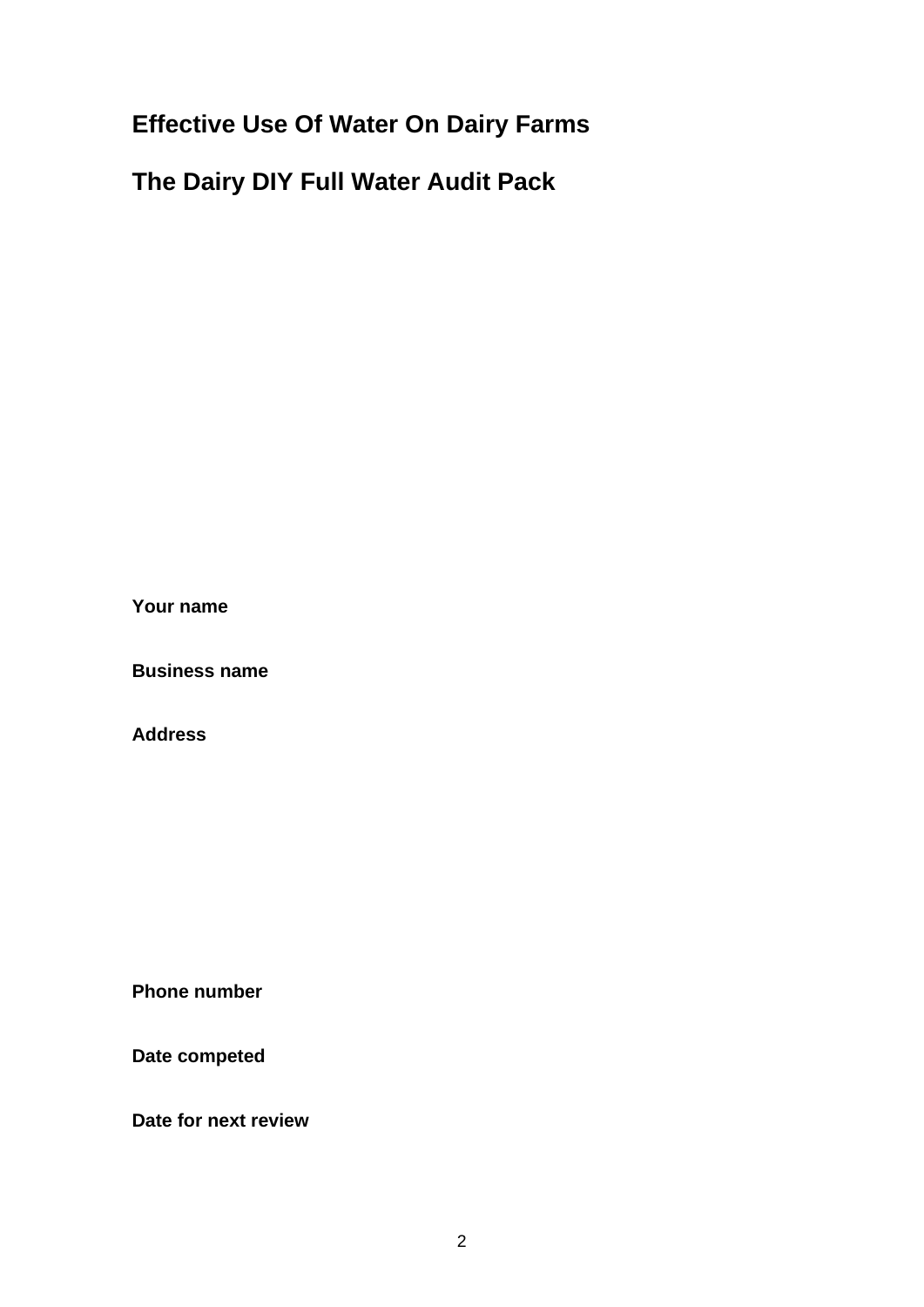# **Contents**

| <b>Section 1:</b> | How does your water flow?                                                         | 4  |
|-------------------|-----------------------------------------------------------------------------------|----|
| <b>Section 2:</b> | How to do a water audit on your farm                                              | 5  |
| <b>Section 3:</b> | <b>Water flow rates</b>                                                           | 7  |
|                   | Section 4: Your water supply and costs                                            | 9  |
| <b>Section 5:</b> | Water use on your farm                                                            | 10 |
| <b>Section 6:</b> | Summary of your supply and cost                                                   | 14 |
|                   | Section 7: Summary of your water use                                              | 15 |
|                   | Section 8: Your current or potential savings in water<br>supply, use and disposal | 16 |
|                   | Section 9: Rain water harvest – volume calculator                                 | 17 |
|                   | Section 10: Rain water harvest – cost calculator                                  | 18 |
|                   | Section 11: Water abstraction – cost calculator                                   | 19 |
|                   | Section 12: Waste water disposal – cost calculator                                | 21 |
|                   | Section 13: Leak detection                                                        | 24 |
|                   | Section 14: Your water action plan                                                | 26 |

**Page Page Page Page**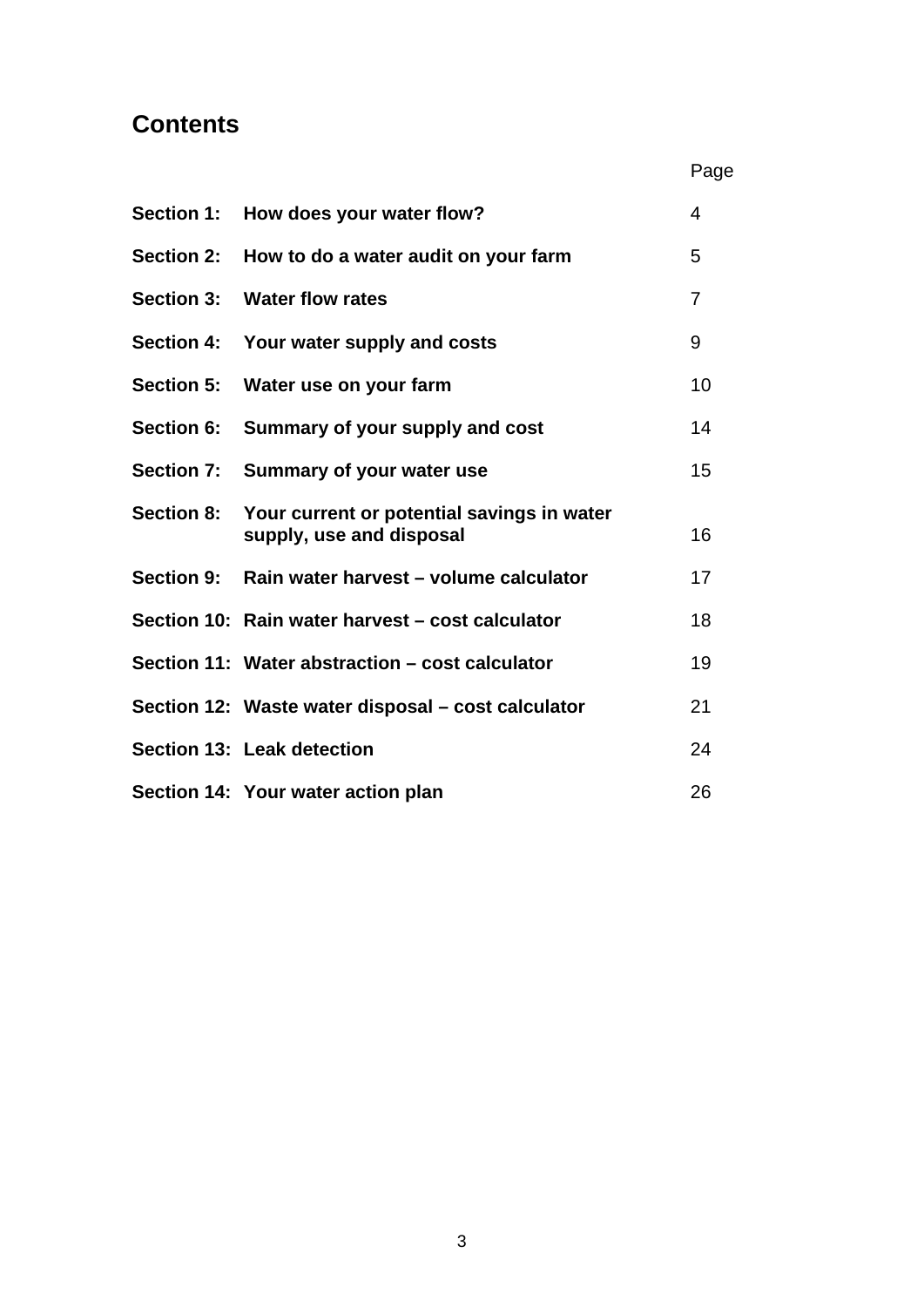

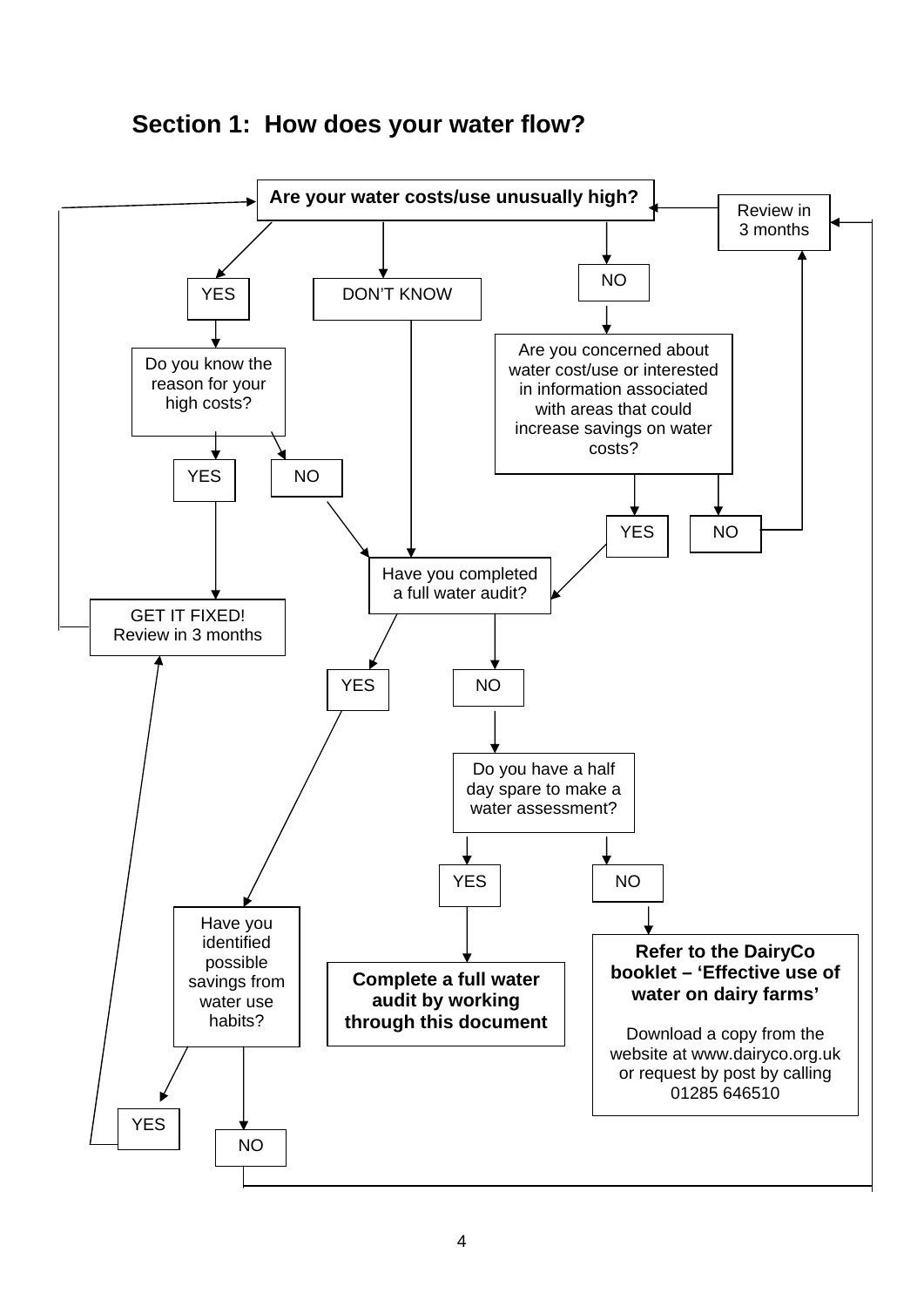# **Section 2: How to do a water audit on your farm**

#### **Introduction**

The sections in this document are intended to help you work through the full water audit process. The number of sections may look a little intimidating but don't panic the document is designed to accommodate different situations on different farms, and on many farms you will not need to complete every section!

Follow this step-by-step guide and use the templates within the sections to record your information.

#### **Step 1**

Identify all your current water supply sources and their cost *Go to* **Section 4 – Your water supply and cost** 

### **Step 2**

Where, what for and how much water are you using on your farm? *Go to* **Section 5 – Water use on your farm** and estimate the water use on your farm

#### **Step 3**

Work out your water disposal costs *Go to* **Section 12 – Water disposal – Cost calculator**

#### **Step 4**

Compare your water supply volumes and costs with your estimated water use *Go to* **Section 7 – Summary of water use**

#### **Step 5**

Identify current and potential areas for water efficiency savings on your farm *Go to* **Section 8** *–* **Your current or potential savings in water supply, use and disposal** 

#### **Step 6**

Make an action list of items to address *Go to* **Section 14 – Your water action plan**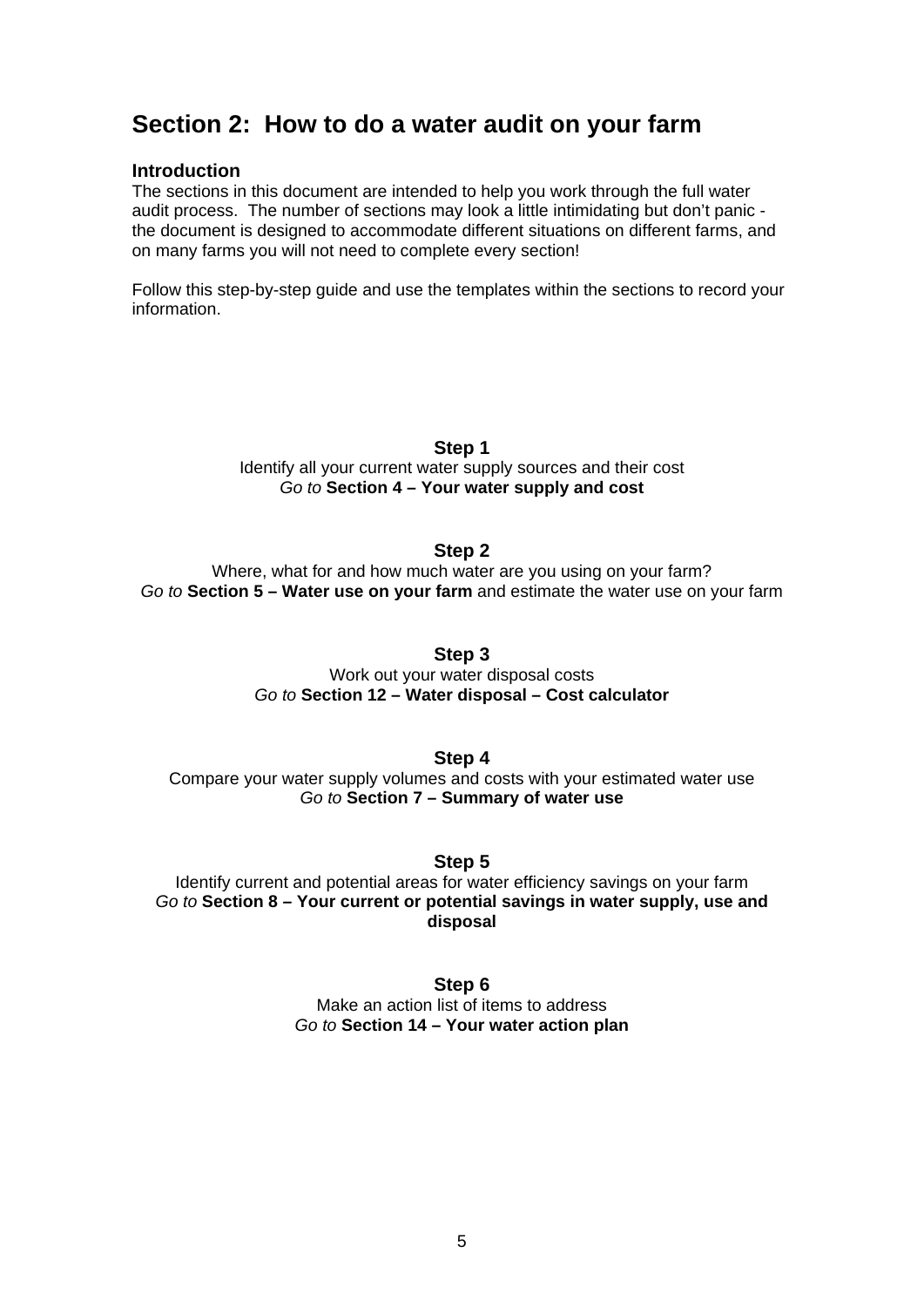### **Information you will need:**

- Draw a simple sketch map of your farm/buildings, marking water supply sources and water outlets. Note key items such as meters, stop valves, tanks, pumps, taps, parlour, plate cooler, water troughs etc
- You will need to know approximate average stock numbers/types over the period of the audit
- You will need to know the flow rates of some of your key water outlets i.e. pressure washer, parlour hose, volume washer etc. *Go to* **Section 3** to workout flow rate
- You will need to make your best estimate of time of operation of your various water outlets eg,, how many minutes per day do you use your parlour volume hose?
- **You will need** water bills or meter readings for at least a 12 month period, to annualise water use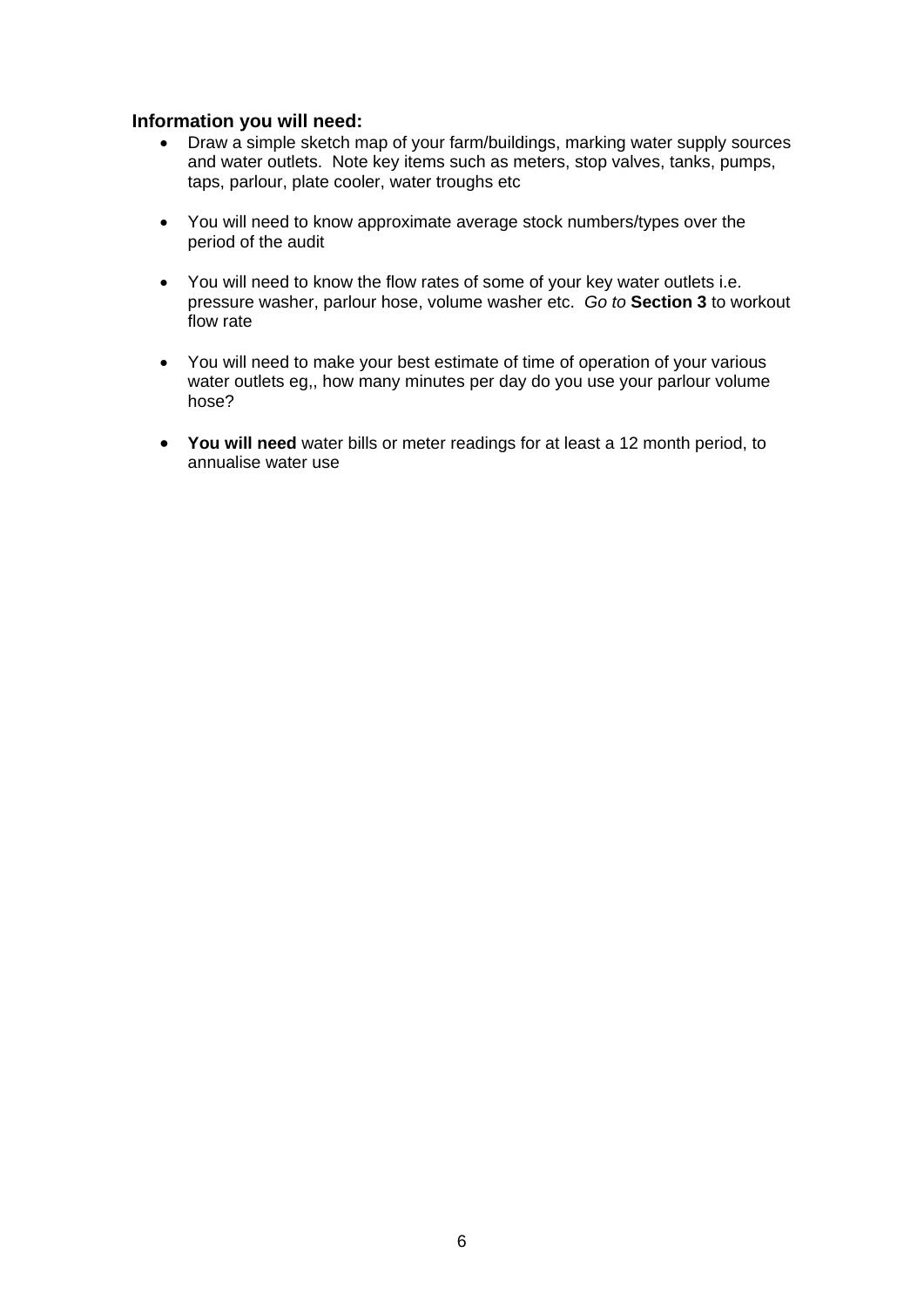# **Section 3: Water flow rates**

### **How to work out water flow rates**

To measure flow rates of water outlets eg, taps, pressure washers, volume hose etc follow the steps below:

### **You will need:**

- 1. Bucket or container of known volume
- 2. Watch with a second hand or timer
- 3. Pen, paper and calculator

### **Follow these steps:**

- 1. Find a bucket or container of known volume and note down the volume. A container of 10 to 30 litres is ideal (2 to 6 gallons).
- 2. Record the time it takes to fill your container. Note down the time.
- 3. Calculate flow rate in litres/min. Volume (litres) divided by time (sec) = flow rate in litres/second Then multiply by  $60 =$  flow rate in litres per minute.
- 4. Note the different flow rates for different appliances used on your farm. eg, parlour hose, pressure washer, collecting yard volume washer, dairy tap etc.

### **Conversion factors:**

1 cubic metre  $(m^3)$  = 220 gallons (gal) 1 cubic metre  $(m^3)$  = 1000 litres (I)  $1$  gallon  $= 4.55$  litres (l)

 $Pi = 3.143$ 

### **To work out volumes of containers:**

Length  $x$  width  $x$  depth  $=$  volume

### **Cylindrical containers:**

 $(\overline{P}i \times \text{radius}^2) \times \text{depth} = \text{volume of cylinder}$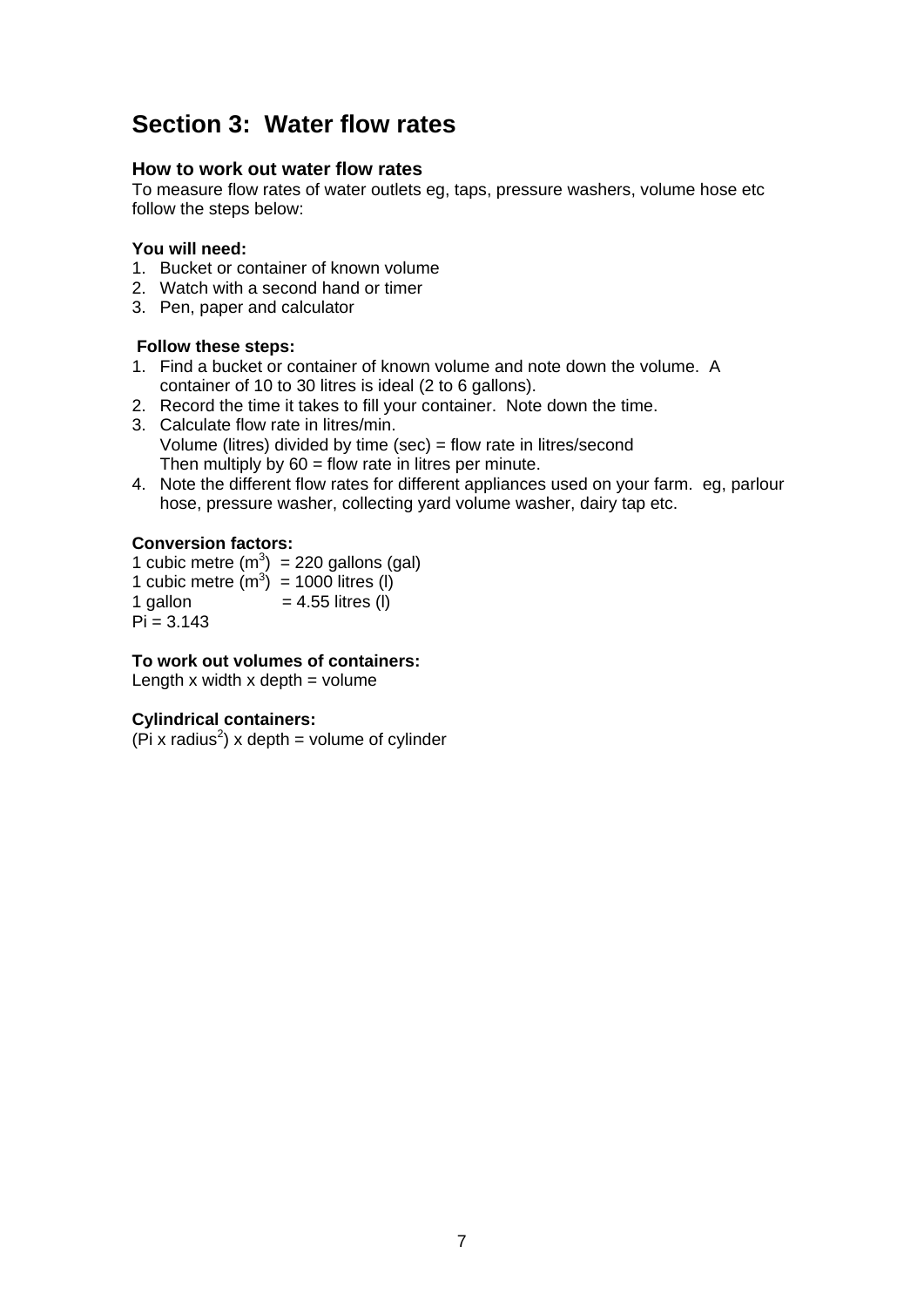# **Typical water flow rate from different appliances**

| Item                                     | <b>Typical flow rates</b> | <b>Notes/your figures</b> |
|------------------------------------------|---------------------------|---------------------------|
| Low pressure udder<br>washing in parlour | 1.5 litres/min            |                           |
| Typical mains pressure<br>tap            | 15 to 30 litres/min       |                           |
| Pressure washer                          | 8 to 15 litres/min        |                           |
| High capacity volume<br>washer           | 40 to 85 litres/min       |                           |
| Your figures                             |                           |                           |
| Your figures                             |                           |                           |
| Your figures                             |                           |                           |
|                                          |                           |                           |
|                                          |                           |                           |
|                                          |                           |                           |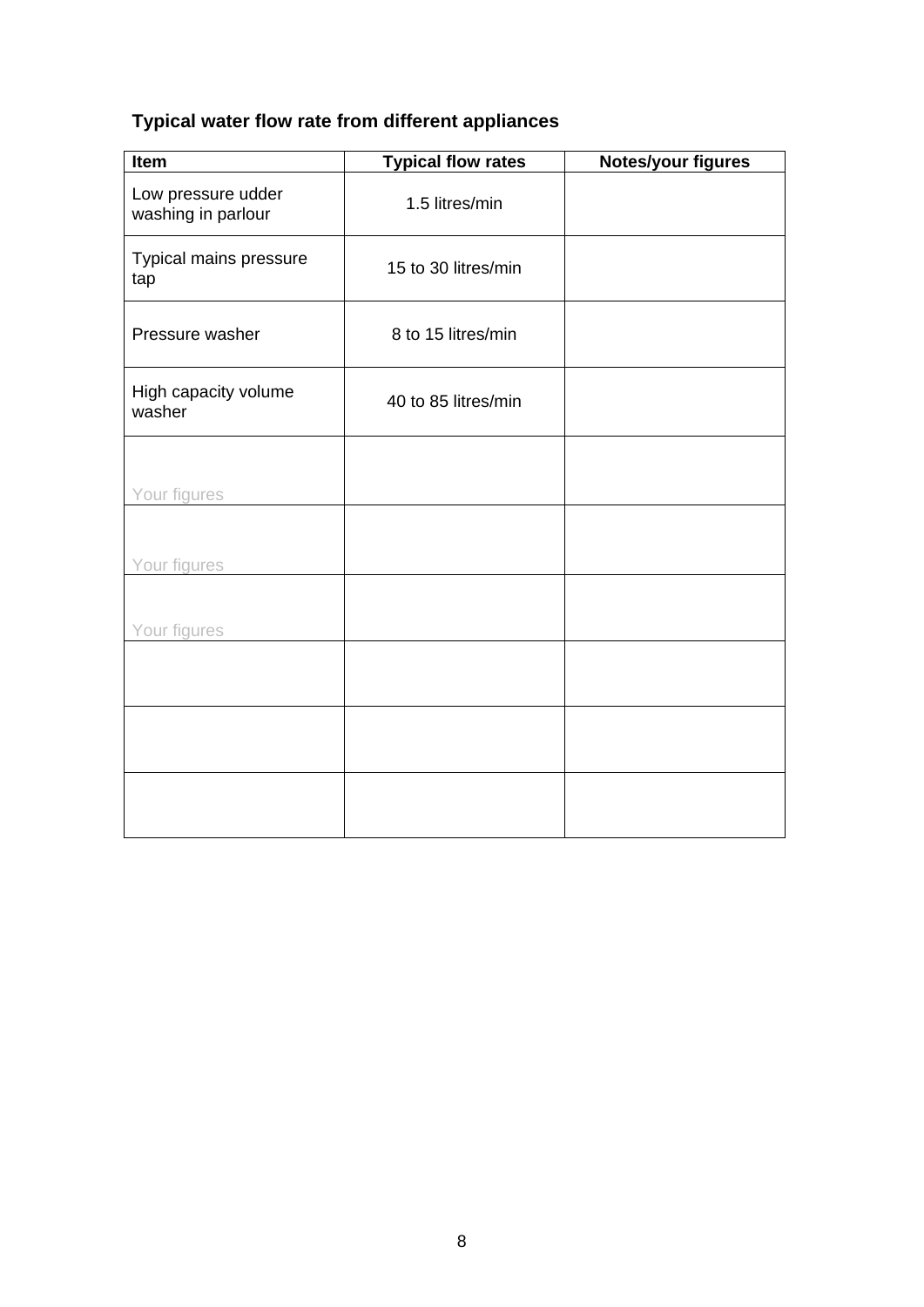# **Section 4: Your water supply and cost**

List below all your water supply sources with estimated volumes and costs of supply.

These water sources are likely to include:

### **4.1 Mains water supply** from one or more meters

Work out recent annualised use from recent bills for meter readings. The longer the period the more accurate your annualised reading will be (assuming no major changes in stock numbers or water use etc have occurred since)

### **4.2 Un-metered water troughs**

If you have un-metered mains supply water troughs record the cost. It is unlikely you would want to, or be able to, estimate water use from these troughs

### **4.3 Abstracted water supply**

If you have any abstracted water from wells, springs, bore holes, rivers, lakes, canals, record what information you have. Section 11 can be used to estimate the cost of the water from these sources

### **4.4 Rain water harvest**

If you collect water from roofs or other areas, record this information. *Go to* Section 9 and 10 to calculate your volumes and costs of collected water

### **4.5 Other water supply information**

Record any other costs relating to water supply

| Water source,<br>location and type   | <b>Notes</b>                                                                       | <b>Annualised</b><br>use $m^3$ /yr | E/m <sup>3</sup> | <b>Total cost</b><br>£ |
|--------------------------------------|------------------------------------------------------------------------------------|------------------------------------|------------------|------------------------|
| eg, dairy meter                      | 15/9/05 - 01552m3; 10/12/06 -<br>05853m <sup>3</sup> . 421 days 4301m <sup>3</sup> | 3729                               | 0.95             | 3543                   |
|                                      |                                                                                    |                                    |                  |                        |
|                                      |                                                                                    |                                    |                  |                        |
|                                      |                                                                                    |                                    |                  |                        |
|                                      |                                                                                    |                                    |                  |                        |
|                                      |                                                                                    |                                    |                  |                        |
|                                      |                                                                                    |                                    |                  |                        |
|                                      |                                                                                    |                                    |                  |                        |
|                                      |                                                                                    |                                    |                  |                        |
| <b>Total of all water</b><br>sources |                                                                                    |                                    |                  |                        |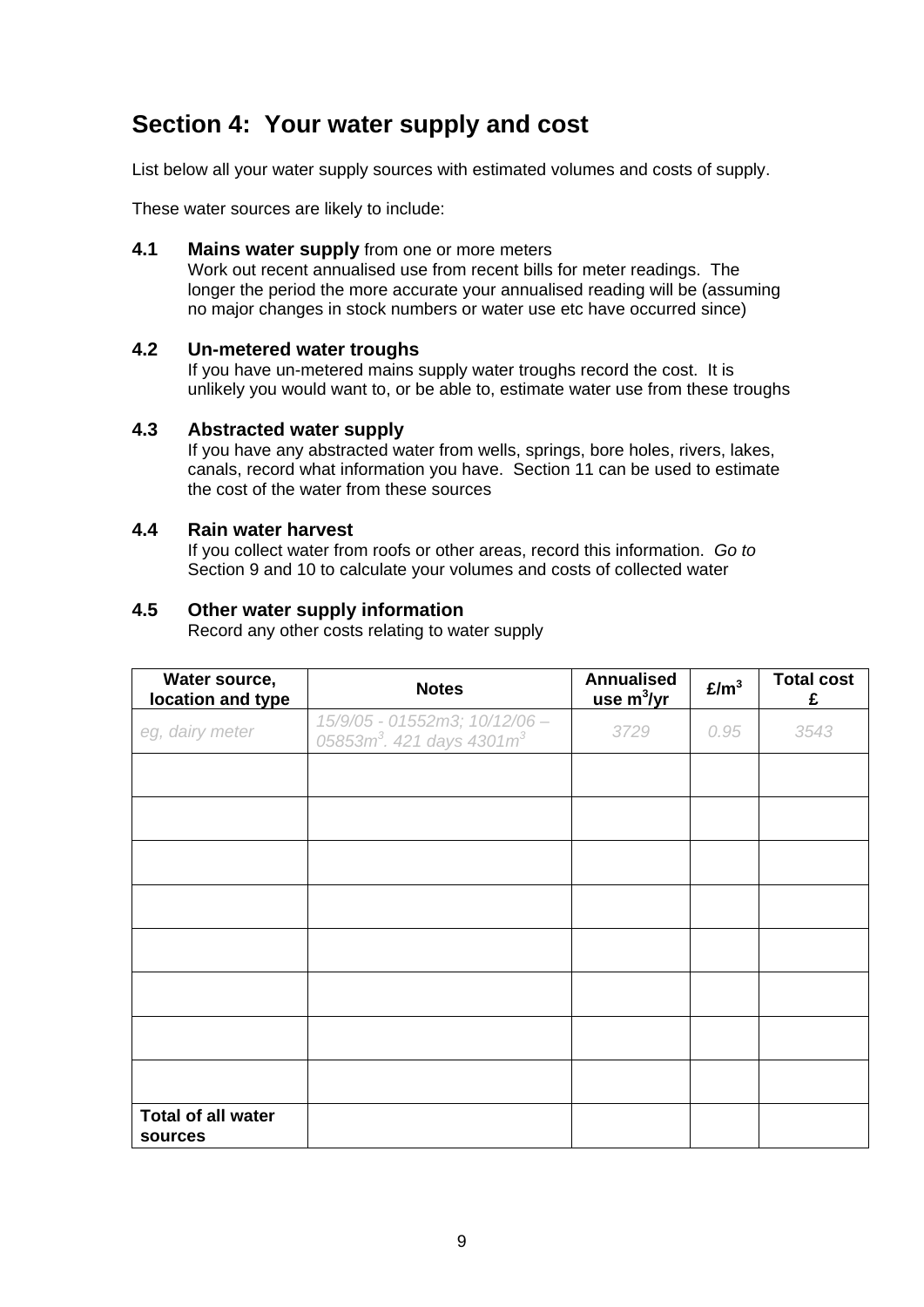# **Section 5: Water use on your farm**

# **5.1 Livestock drinking water**

Enter your stock numbers, ages and type of stock and the average daily water use from the stock-drinking sheet on the next page

| <b>Type and</b><br>age of<br>stock                | Average<br>number of<br>head | Use/head/ day<br>(litres/head/day) | No. of days<br>drinking | <b>Total</b><br>$m^3$ /yr             | Water<br>use %      | Source of water<br>eg, mains,<br>borehole, river<br>etc |
|---------------------------------------------------|------------------------------|------------------------------------|-------------------------|---------------------------------------|---------------------|---------------------------------------------------------|
| Example:<br>Dairy cows                            | 130                          | 70                                 | 365                     | (130x70x<br>365)/1000<br>$= 3322 m^3$ | $%$ of<br>total use | Mains, river and<br>borehole water                      |
|                                                   |                              |                                    |                         |                                       |                     |                                                         |
|                                                   |                              |                                    |                         |                                       |                     |                                                         |
|                                                   |                              |                                    |                         |                                       |                     |                                                         |
|                                                   |                              |                                    |                         |                                       |                     |                                                         |
|                                                   |                              |                                    |                         |                                       |                     |                                                         |
|                                                   |                              |                                    |                         |                                       |                     |                                                         |
|                                                   |                              |                                    |                         |                                       |                     |                                                         |
|                                                   |                              |                                    |                         |                                       |                     |                                                         |
|                                                   |                              |                                    |                         |                                       |                     |                                                         |
|                                                   |                              |                                    |                         |                                       |                     |                                                         |
| <b>Total of</b><br>livestock<br>drinking<br>water |                              |                                    |                         |                                       |                     |                                                         |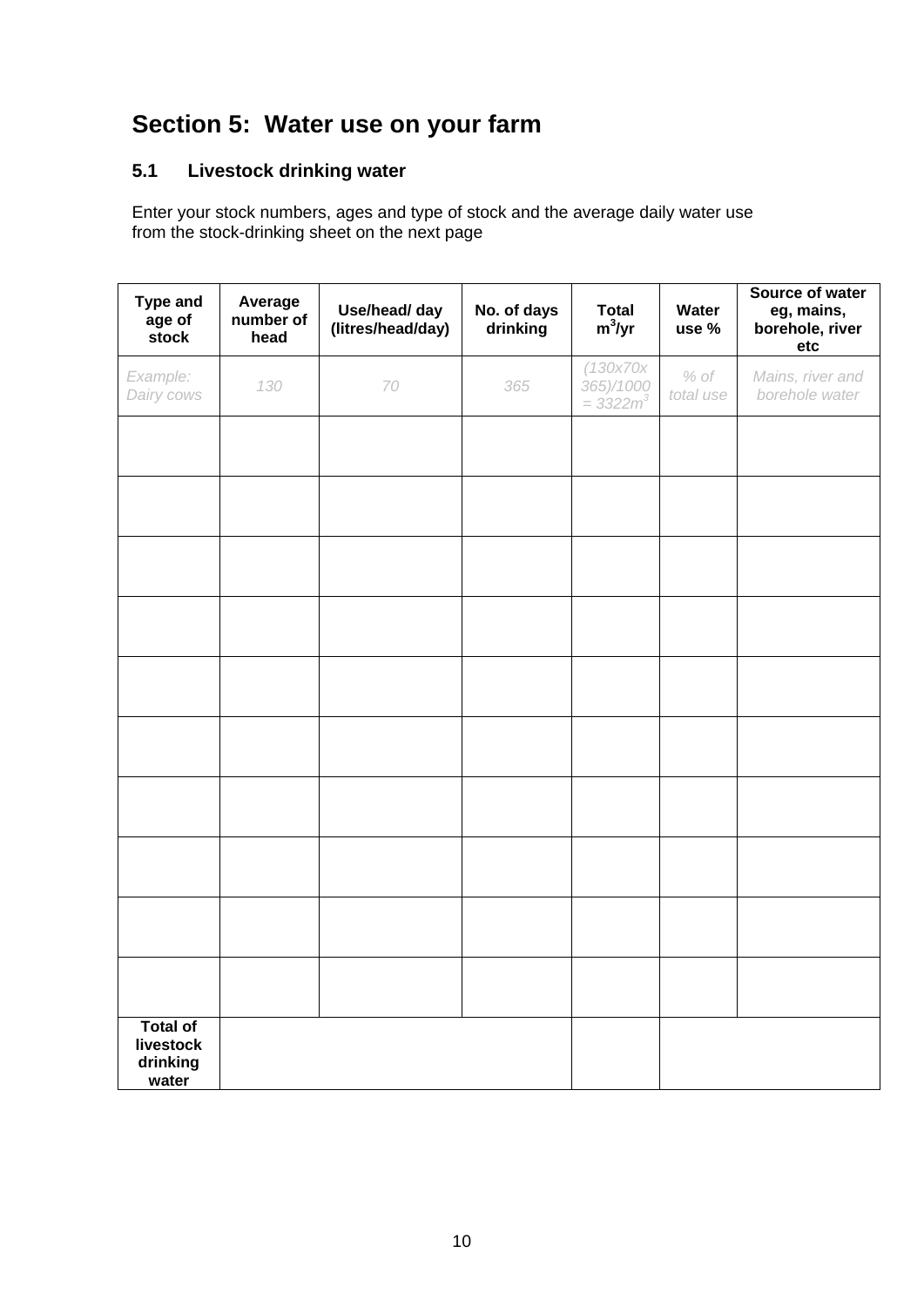## **Typical livestock drinking water use**

| Type and age of stock                     | <b>Your notes</b> | Use/head/day<br>(litres/head/day)         |
|-------------------------------------------|-------------------|-------------------------------------------|
| Dairy/beef                                |                   |                                           |
| Milking cows or 3.5 x daily<br>milk yield |                   | 70                                        |
| Dry cows                                  |                   | 35                                        |
| Suckler cows                              |                   | 40                                        |
| Dairy/beef young stock up<br>to 6 months  |                   | 20                                        |
| Dairy/beef young stock 6<br>to 12 months  |                   | 30                                        |
| Dairy/beef young stock 12<br>to 24 months |                   | 40                                        |
| Dairy young stock 24 m +                  |                   | 45                                        |
|                                           |                   |                                           |
| <b>Sheep</b><br>Ewes                      |                   | 2.75                                      |
|                                           |                   |                                           |
| Indoor housed pigs                        |                   |                                           |
| Weaners<br>Growers                        |                   | $\overline{2}$<br>4                       |
| <b>Finishers</b>                          |                   | 5.5                                       |
|                                           |                   | 6                                         |
| Dry sows and boars                        |                   |                                           |
| Farrowing sow with young<br>litter        |                   | 9                                         |
| Farrowing sow with older<br>litter        |                   | 35                                        |
| <b>Outdoor pigs</b>                       |                   | Add 50% to above<br>figures for following |
| Indoor housed poultry                     |                   |                                           |
| Layers                                    |                   | 0.25                                      |
| Fattening                                 |                   | 0.13                                      |
| <b>Turkey fattening</b>                   |                   | 0.6                                       |
| Your notes for other<br>stock             |                   |                                           |
|                                           |                   |                                           |
|                                           |                   |                                           |
|                                           |                   |                                           |
|                                           |                   |                                           |

Enter the stock drinking figures for your type and age of stock in Section 5.1.

Stock drinking water requirements are based on weight, live weight gain, milk yield (approximately 3.5 x milk yields for dairy cows), dry matter of the diet and temperature. Stock on a particularly dry diet eg, young stock reared on a straw and concentrate based ration will require nearly twice as much water as those on a wet grass silage diet.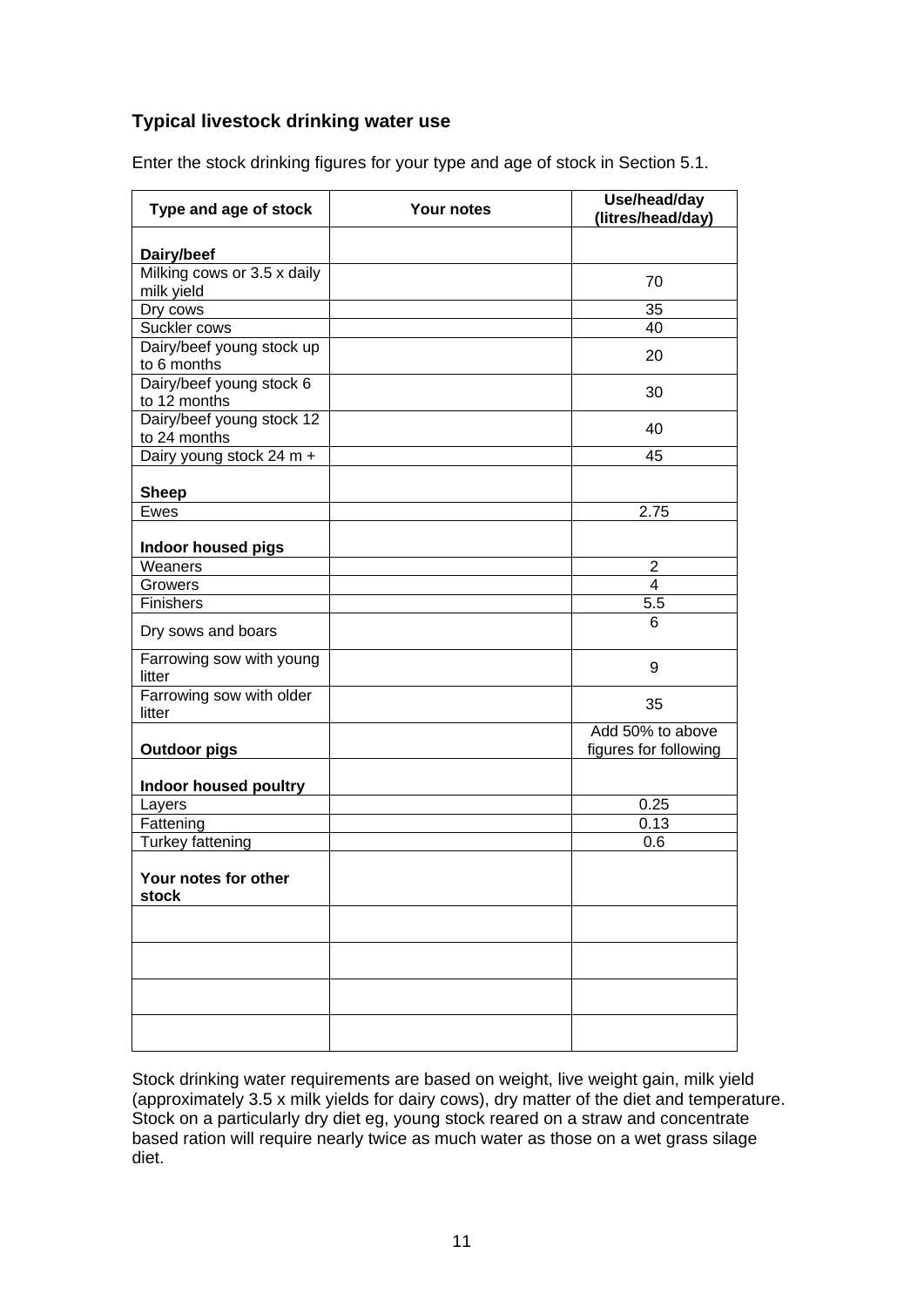## **5.2 Other water use on your farm**

Water use associated with milking plant and dairy, including plant cleaning, udder cleaning, parlour wash down, pre, during and after milking is often one of the most variable items from farm to farm, so do spend time to make your best estimate of this water use. Typical figures are listed for some items if you have no other information. See Section 3: How to calculate flow rates on farm.

| <b>Item</b>                                                                                                     | Your notes and<br>calculations                                          | Water<br>use $m3$<br>per<br>year | $\%$<br>water<br>use | Vol. Of water<br>reused or<br>recycled<br>$m^3$ /yr | % reuse<br>or<br>recycled | Vol. Of waste<br>water to<br>dispose of<br>$m^3$ /yr | $%$ of<br>waste<br>water |
|-----------------------------------------------------------------------------------------------------------------|-------------------------------------------------------------------------|----------------------------------|----------------------|-----------------------------------------------------|---------------------------|------------------------------------------------------|--------------------------|
| Milking plant<br>cleaning                                                                                       | Typical figures 18 to<br>25 litres/unit/wash                            |                                  |                      |                                                     |                           |                                                      |                          |
| Bulk tank cleaning                                                                                              | Typical figures 2%<br>to 10% of bulk tank<br>vol. per wash              |                                  |                      |                                                     |                           |                                                      |                          |
| Milking time water<br>use - pre milking<br>damp down                                                            | eg, litres/min x no.<br>min/day x no day/yr.                            |                                  |                      |                                                     |                           |                                                      |                          |
| Milking time water<br>use - during milking<br>eg, udder washing                                                 |                                                                         |                                  |                      |                                                     |                           |                                                      |                          |
| Milking time water<br>$use - eg, dung$<br>washing during<br>milking                                             |                                                                         |                                  |                      |                                                     |                           |                                                      |                          |
| Milking time water<br>use - Post milking<br>eg, parlour wash<br>down                                            |                                                                         |                                  |                      |                                                     |                           |                                                      |                          |
| Milking time water<br>use - Post milking<br>eg, cluster washing                                                 |                                                                         |                                  |                      |                                                     |                           |                                                      |                          |
| Milking time water<br>use - Post milking<br>eg, collecting yard<br>wash down                                    |                                                                         |                                  |                      |                                                     |                           |                                                      |                          |
| Plate cooler water<br>use                                                                                       | Ideal ration is<br>2 water : 1 milk,<br>but typically it is only<br>1:1 |                                  |                      |                                                     |                           |                                                      |                          |
| Milking plant 'deep<br>clean' eg, you<br>perhaps pressure<br>clean your plant once<br>per week or per<br>month? | Flow rates x time<br>per yr.                                            |                                  |                      |                                                     |                           |                                                      |                          |
| Footbath use                                                                                                    | eg, vol. of footbath x<br>frequency of use                              |                                  |                      |                                                     |                           |                                                      |                          |
| General tap use<br>eg, washing calf<br>feeding buckets                                                          | eg, flow rates x time<br>of use                                         |                                  |                      |                                                     |                           |                                                      |                          |
| General pressure<br>washer use eg,<br>cleaning calf pens,<br>machinery etc<br>Sub total of this page            |                                                                         |                                  |                      |                                                     |                           |                                                      |                          |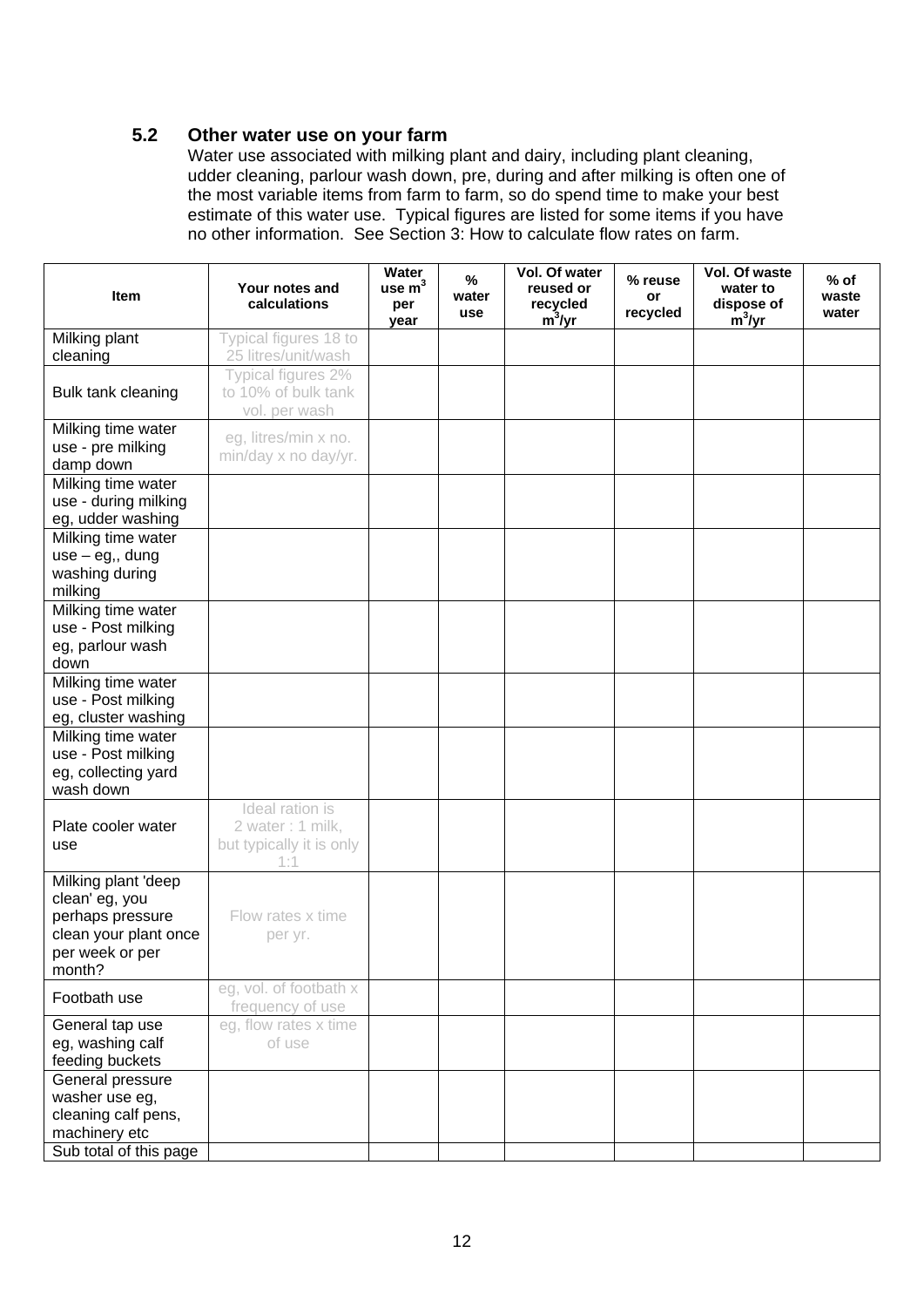| Item                                                           | Your notes and calculations             |    |                                 |                                  | Water<br>use $m3$<br>per year | % water<br>use | Vol. of<br>water<br>reused or<br>recycled<br>$m^3$ /yr | % reuse<br>or<br>recycled | Vol. Of<br>waste water<br>to dispose<br>of $m^3$ /yr | $%$ of<br>waste<br>water | Notes on<br>waste<br>water<br>disposal |  |
|----------------------------------------------------------------|-----------------------------------------|----|---------------------------------|----------------------------------|-------------------------------|----------------|--------------------------------------------------------|---------------------------|------------------------------------------------------|--------------------------|----------------------------------------|--|
| Total carried forward<br>from previous page                    |                                         |    |                                 |                                  |                               |                |                                                        |                           |                                                      |                          |                                        |  |
| Crop sprayer use                                               | Crop                                    | Ha | Av.<br>Application<br>rate I/ha | No. of<br>applications<br>per yr | Total<br>use<br>per<br>year   |                |                                                        |                           |                                                      |                          |                                        |  |
| Typically spray rates                                          |                                         |    |                                 |                                  |                               |                |                                                        |                           |                                                      |                          |                                        |  |
| are 220l/ha, but<br>specialist arable                          |                                         |    |                                 |                                  |                               |                |                                                        |                           |                                                      |                          |                                        |  |
| operator or contractors<br>may use lower rates of              |                                         |    |                                 |                                  |                               |                |                                                        |                           |                                                      |                          |                                        |  |
| between 100 to 150l/ha                                         |                                         |    |                                 |                                  |                               |                |                                                        |                           |                                                      |                          |                                        |  |
|                                                                | <b>Totals</b>                           |    |                                 |                                  |                               |                |                                                        |                           |                                                      |                          |                                        |  |
| Sheep dipping water<br>use                                     |                                         |    |                                 |                                  |                               |                |                                                        |                           |                                                      |                          |                                        |  |
| Other water use eg, pig<br>or poultry shed cleaning            |                                         |    |                                 |                                  |                               |                |                                                        |                           |                                                      |                          |                                        |  |
| Domestic water use eg,<br>use by farmer, staff and<br>families | Typical figures are 149 litres/head/day |    |                                 |                                  |                               |                |                                                        |                           |                                                      |                          |                                        |  |
| Other water use                                                |                                         |    |                                 |                                  |                               |                |                                                        |                           |                                                      |                          |                                        |  |
| Other water use                                                |                                         |    |                                 |                                  |                               |                |                                                        |                           |                                                      |                          |                                        |  |
| <b>Totals of other water</b><br>use                            |                                         |    |                                 |                                  |                               |                |                                                        |                           |                                                      |                          |                                        |  |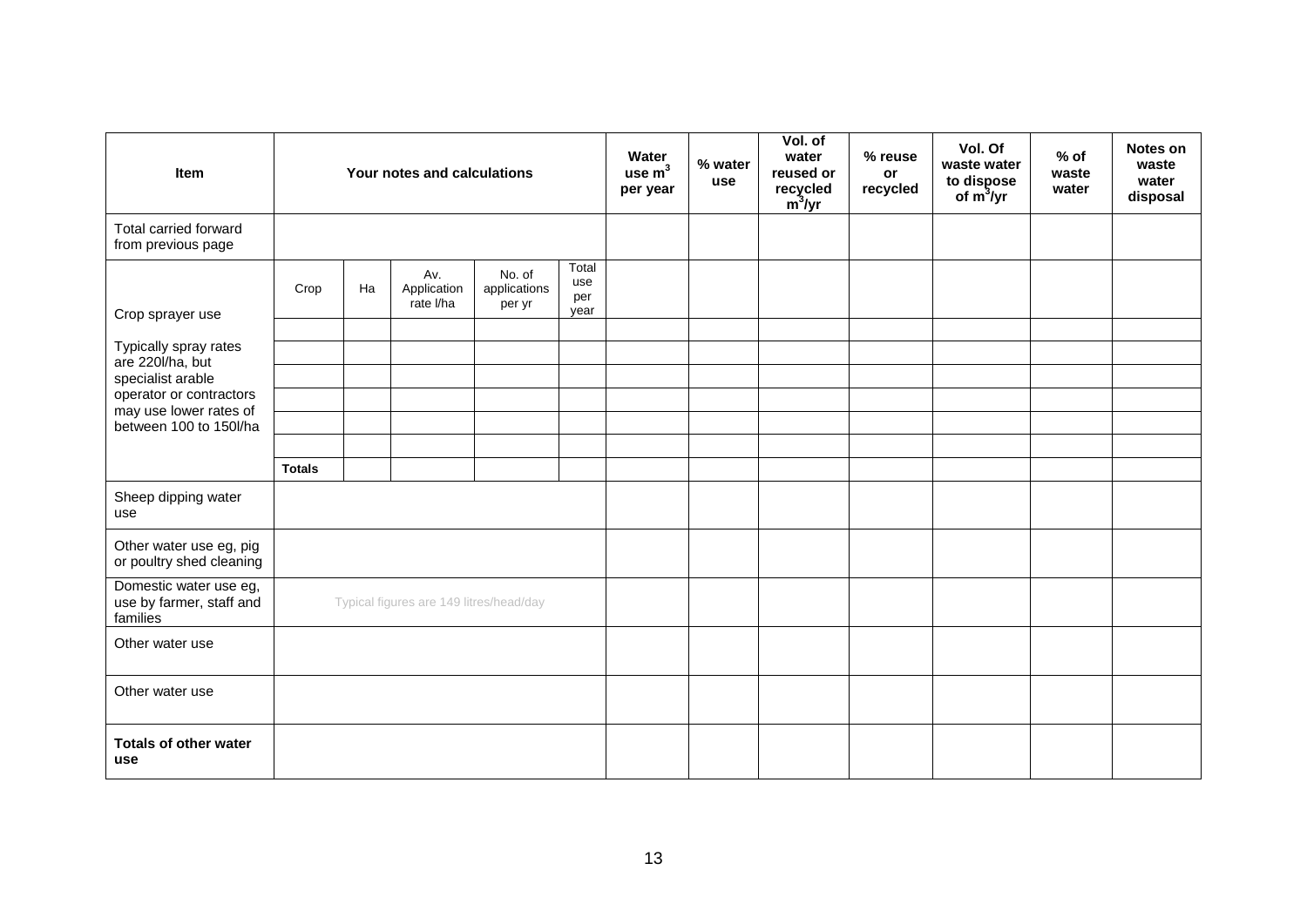# **Section 6: Summary of your supply and cost**

| Item                 | Figures<br>transferred from<br>section | Volumes $m^3$ | Cost | % of cost | <b>Notes</b> |
|----------------------|----------------------------------------|---------------|------|-----------|--------------|
| Mains water          | 4.1                                    |               |      |           |              |
| Unmetered<br>troughs | 4.2                                    |               |      |           |              |
| Abstracted<br>water  | 4.3                                    |               |      |           |              |
| Rain fall<br>harvest | 4.4                                    |               |      |           |              |
| Other supply         | 4.5                                    |               |      |           |              |
| <b>Totals</b>        |                                        |               |      |           |              |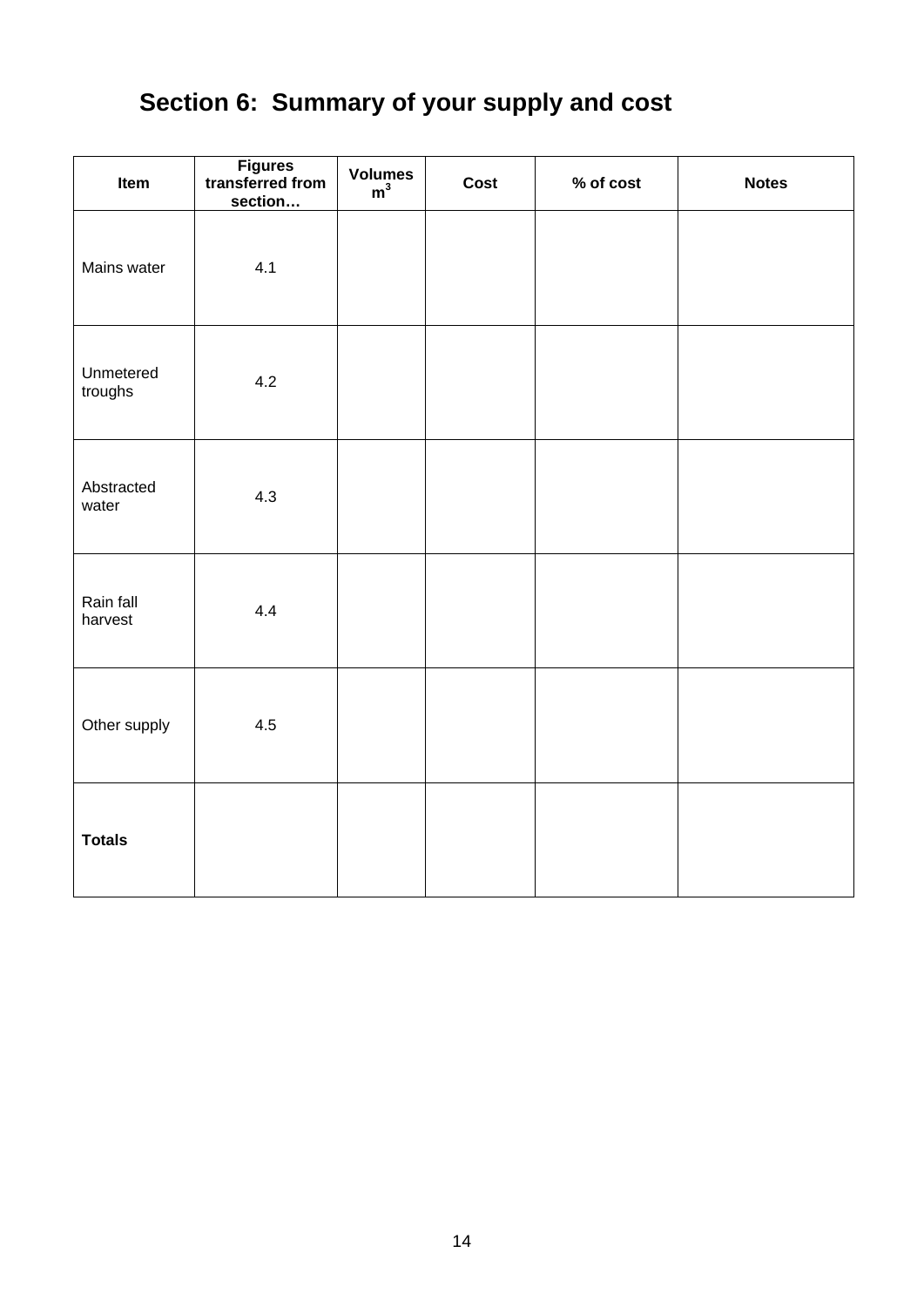# **Section 7: Summary of your water use**

| Item                                                                                  | <b>Transfer</b><br>red from<br>section<br> | Volume used<br>m <sup>3</sup> | Volume<br>reused $m3$ | <b>Volume to</b><br>waste $m3$ | <b>Notes</b> |
|---------------------------------------------------------------------------------------|--------------------------------------------|-------------------------------|-----------------------|--------------------------------|--------------|
| Livestock<br>drinking                                                                 | 5.1                                        |                               |                       |                                |              |
| Other water<br>use                                                                    | 5.2                                        |                               |                       |                                |              |
| Sub total                                                                             |                                            |                               |                       |                                |              |
| Less reuse vol.                                                                       |                                            |                               |                       |                                |              |
| <b>Total</b>                                                                          |                                            |                               |                       |                                |              |
| <b>Difference</b><br>above or<br>below your<br>estimates of<br>supply<br>volumes $m3$ |                                            |                               |                       |                                |              |

**If your water supply costs/use are significantly higher than your best estimates of water use you need to follow the flow chart in Section 1 to help identify the reasons why and refer back to the main booklet – 'Effective Use Of Water On Dairy Farms'. It can be downloaded from the website at www.dairyco.org.uk or call DairyCo on 01285 646500.**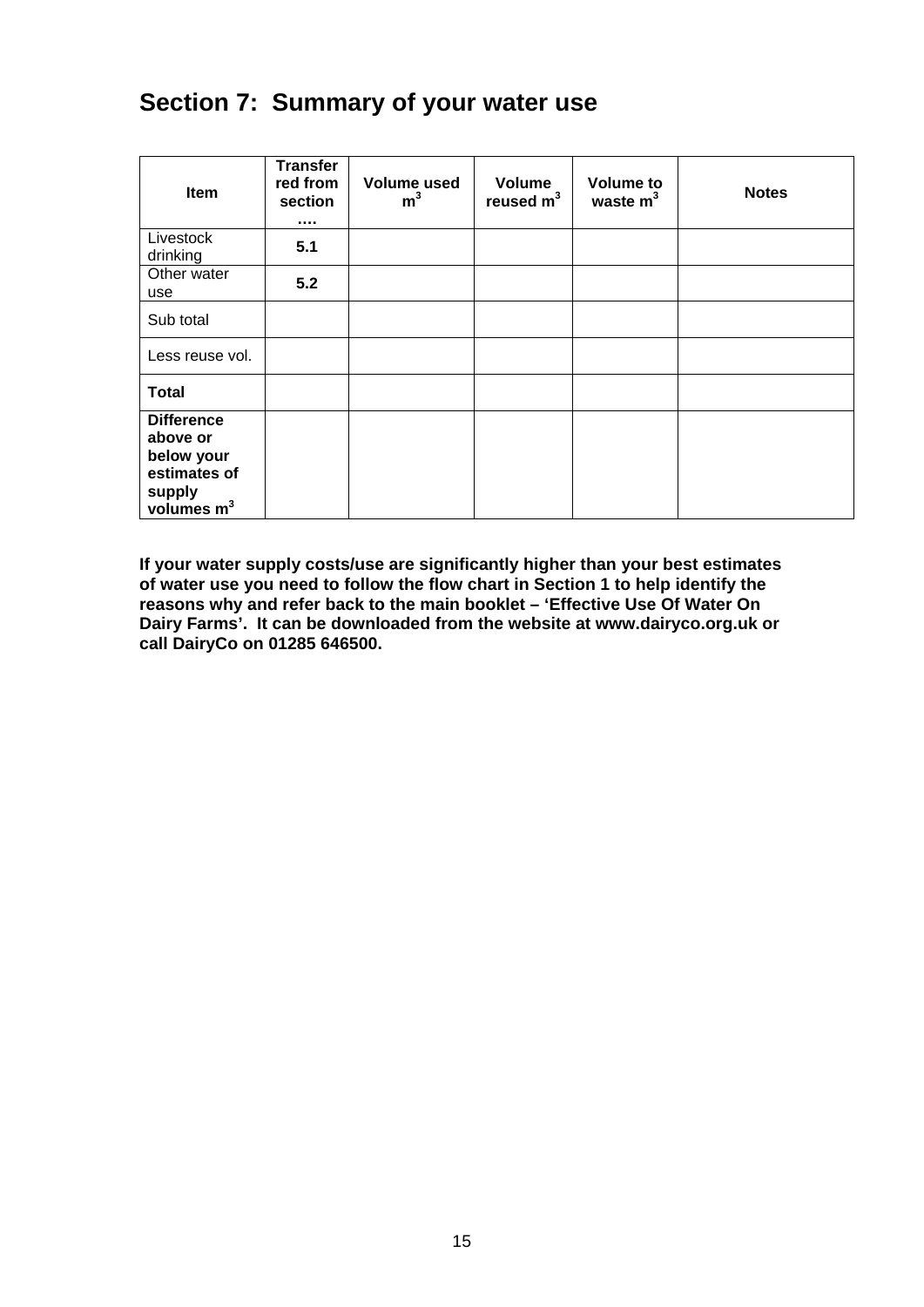# **Section 8: Your current or potential savings in water supply, use and disposal**

| <b>Item</b>                                                        | <b>Notes</b>                                                                                                                                                                                             | <b>Estimated</b><br>volume<br>saved $m3$ | E/m <sup>3</sup> | £ |
|--------------------------------------------------------------------|----------------------------------------------------------------------------------------------------------------------------------------------------------------------------------------------------------|------------------------------------------|------------------|---|
| Water supply cost                                                  |                                                                                                                                                                                                          |                                          |                  |   |
| Water disposal<br>cost                                             | <b>See Section 12</b>                                                                                                                                                                                    |                                          |                  |   |
| <b>Total supply and</b><br>disposal cost of<br>water               |                                                                                                                                                                                                          |                                          |                  |   |
| <b>Potential or</b><br>current savings:-                           |                                                                                                                                                                                                          |                                          |                  |   |
| <b>Leak reduction</b>                                              | Have you identified any leaks?                                                                                                                                                                           |                                          |                  |   |
| Change of use<br>habits                                            | eg, can you change your 'hose<br>happy' habits?                                                                                                                                                          |                                          |                  |   |
| <b>Water reuse</b>                                                 | eg, Are you effectively using plate<br>cooler water? Can you collect<br>plant and tank washing to reuse<br>for collecting yard wash down? A<br>double saving! Saving in supply<br>cost and disposal cost |                                          |                  |   |
| <b>Rain water</b><br>harvest                                       | Which roofs can you collect water<br>from?                                                                                                                                                               |                                          |                  |   |
| <b>Total potential or</b><br>actual saving                         |                                                                                                                                                                                                          |                                          |                  |   |
| Your future water<br>saving cost if you<br>action all the<br>above |                                                                                                                                                                                                          |                                          |                  |   |

*Go to* **Section 14** to summarise your water action plan, where you can turn these potential savings into an action plan to start making a real saving, then continue with Section 9 if your situation involves rain water harvest.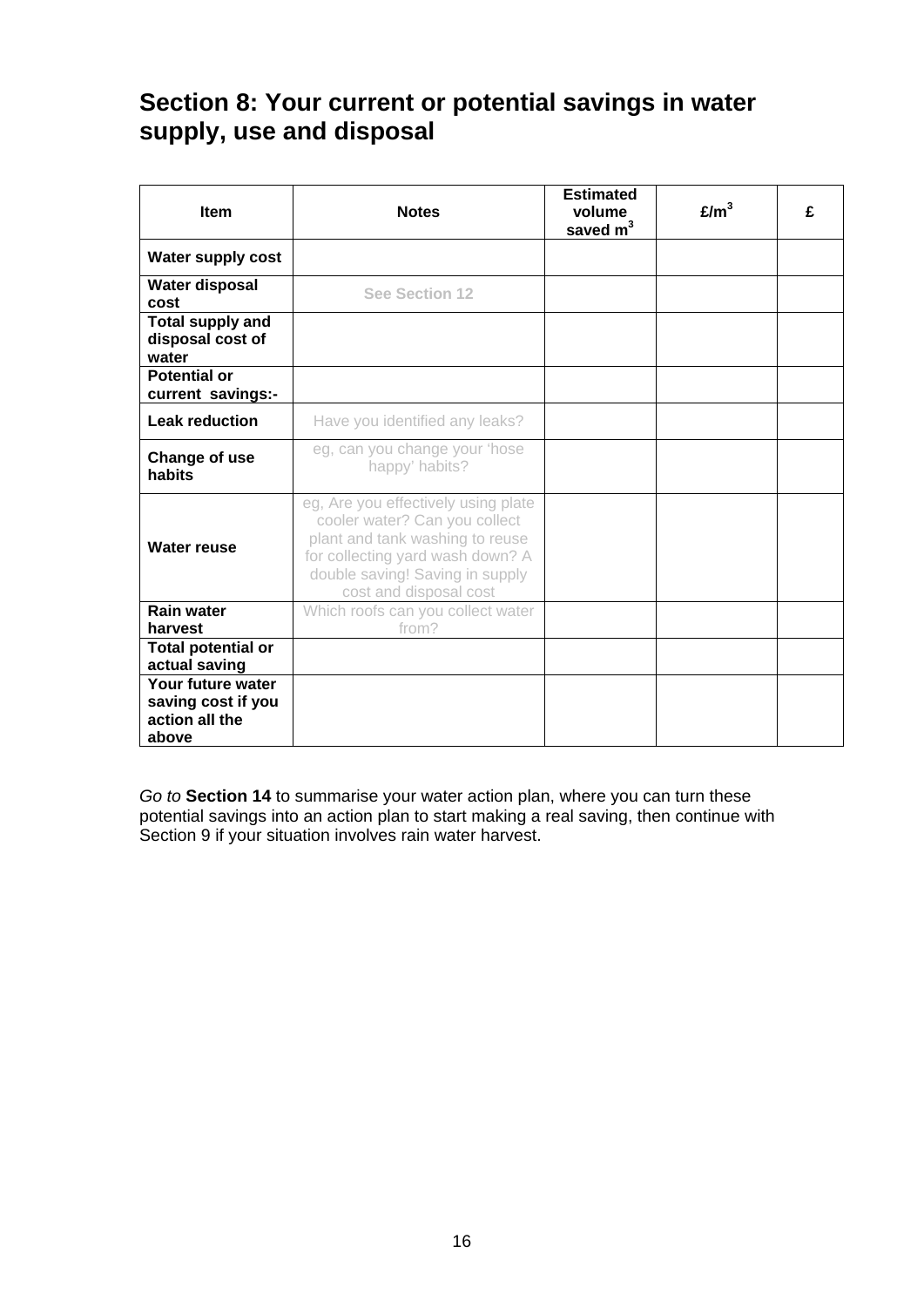| Roof area or yard area                               | length        | width | $\frac{area}{m^2}$ |
|------------------------------------------------------|---------------|-------|--------------------|
|                                                      |               |       |                    |
|                                                      |               |       |                    |
|                                                      |               |       |                    |
|                                                      |               |       |                    |
|                                                      |               |       |                    |
|                                                      |               |       |                    |
|                                                      |               |       |                    |
| Sub total of areas $m2$                              |               |       |                    |
| Annual Rainfall est. (mm)                            |               |       |                    |
| Annual Rainfall est. (metres)                        | Rainfall/1000 |       |                    |
| Total potential annual rain water<br>harvest $(m^3)$ |               |       |                    |
| Less run off factor losses (see<br>below)            | eg, x 0.9     |       |                    |
| Sub total                                            |               |       |                    |
| Less filter efficiency factor (see<br>below)         | eg, x 0.9     |       |                    |
| Total harvested water available<br>(m <sup>3</sup> ) |               |       |                    |

# **Section 9: Rain water harvest volume calculator**

## **Drainage coefficient**

It is difficult to collect every drop of rain and convey it to the store. Light rainfall will only wet the roof and then evaporate. Heavy rainfall can overflow from the gutters and therefore not be captured. A 'drainage coefficient' is used to adjust the volumes to allow for this. The table below shows which drainage coefficient (also known as the "run-off factor") to use for different roof types.

### **Drainage coefficient (run off factor)**

| Roof type                                                                                          | <b>Drainage</b><br>coefficient |
|----------------------------------------------------------------------------------------------------|--------------------------------|
| Pitched roof - tiles or fibre cement corrugated sheets<br>(typical of most agricultural buildings) | $0.75 - 0.9$                   |
| Flat roof smooth tiles                                                                             | 0.5                            |
| Flat roof with gravel layer                                                                        | $0.4 - 0.5$                    |

**Filter efficiency:** If you have a filter, the amount of water captured also depends on the efficiency of the filter. Not all the water in gutters will reach the holding store. Most manufacturers recommend that a filter efficiency factor of 90% of the potential input be used. This means that a factor of 0.9 is included in the calculation.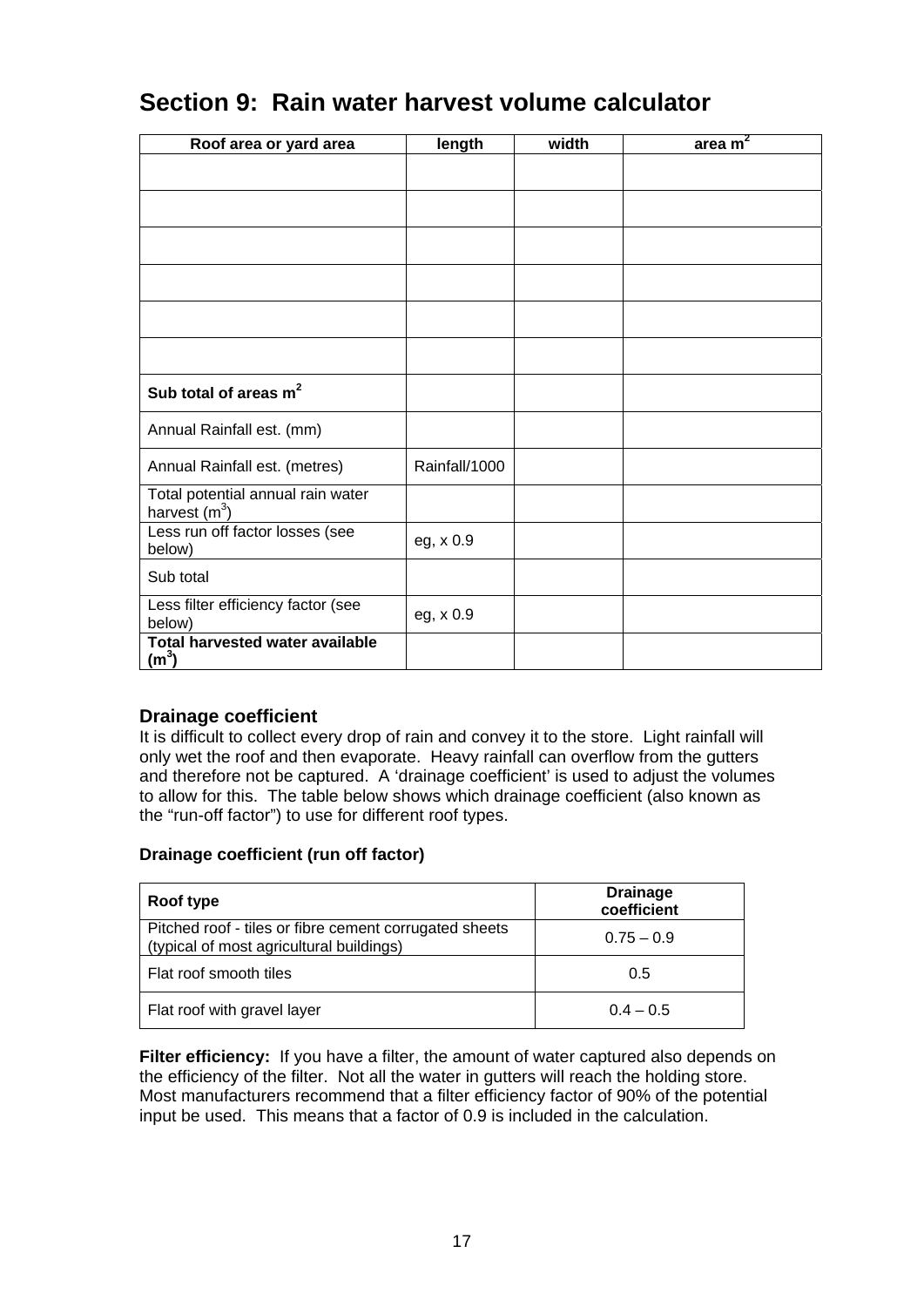# **Section 10: Rain water harvest - cost calculator**

The tables below are to help you calculate the capital or one off cost of a rainwater harvest system plus any annual running costs. Fill in your own figures below and transfer back to Section 4.

| Typical capital/ one off                                                | <b>Notes</b>                                                                                              | £ |
|-------------------------------------------------------------------------|-----------------------------------------------------------------------------------------------------------|---|
| items:<br>Alteration of gutters and                                     |                                                                                                           |   |
| down pipes                                                              |                                                                                                           |   |
| Filters for down pipes                                                  |                                                                                                           |   |
| Laying and diverting                                                    |                                                                                                           |   |
| rainwater pipes to rain<br>water store                                  |                                                                                                           |   |
| Rain water store eg, tank or<br>lagoon                                  |                                                                                                           |   |
| Pump shed                                                               |                                                                                                           |   |
| Electrics, tanks, pumps,<br>pressure vessels, pipe<br>work, filters etc |                                                                                                           |   |
| Other one off costs                                                     |                                                                                                           |   |
| Total one off costs                                                     |                                                                                                           |   |
| Annual depreciation cost                                                | eg, total capital £5000/25 years = £200/yr                                                                |   |
| Average annual interest<br>charge on capital spent                      | Use amortisation tables, or cost of interest<br>on half the capital spend eg, £2500 @ 7%<br>$=\pounds175$ |   |
| Average annual<br>depreciation and interest<br>cost                     | Transfer to table below<br>eg, £375/yr                                                                    |   |

## **Rain water harvest - Capital/one-off item costs**

### **Rain water harvest - Annual running costs**

| <b>Typical annual running costs:</b>                     | <b>Notes</b>                                                                                  | £ |
|----------------------------------------------------------|-----------------------------------------------------------------------------------------------|---|
| Average annual depreciation<br>and interest cost         | Transferred from table above                                                                  |   |
| Cost of electricity to run pumps                         | Pump kw x cost £/ kwh<br>eg, $2kw \times 0.085 = £0.17/hr$ run time<br>x $5hr/wk = £44.20/yr$ |   |
| Cost of disposable filters                               |                                                                                               |   |
| Service and maintenance<br>requirements                  |                                                                                               |   |
| Labour input to maintain                                 | eg, 6 days/yr. x £8/hr<br>$=$ £48/vr                                                          |   |
| Other annual running costs                               |                                                                                               |   |
| <b>Total annual cost</b>                                 |                                                                                               |   |
| <b>Estimate of rainwater harvest</b><br>m <sup>3</sup>   | From Section 9                                                                                |   |
| Average cost per m <sup>3</sup> of<br>harvested rainfall | Annual cost/m <sup>3</sup><br>Transfer back to Section 4                                      |   |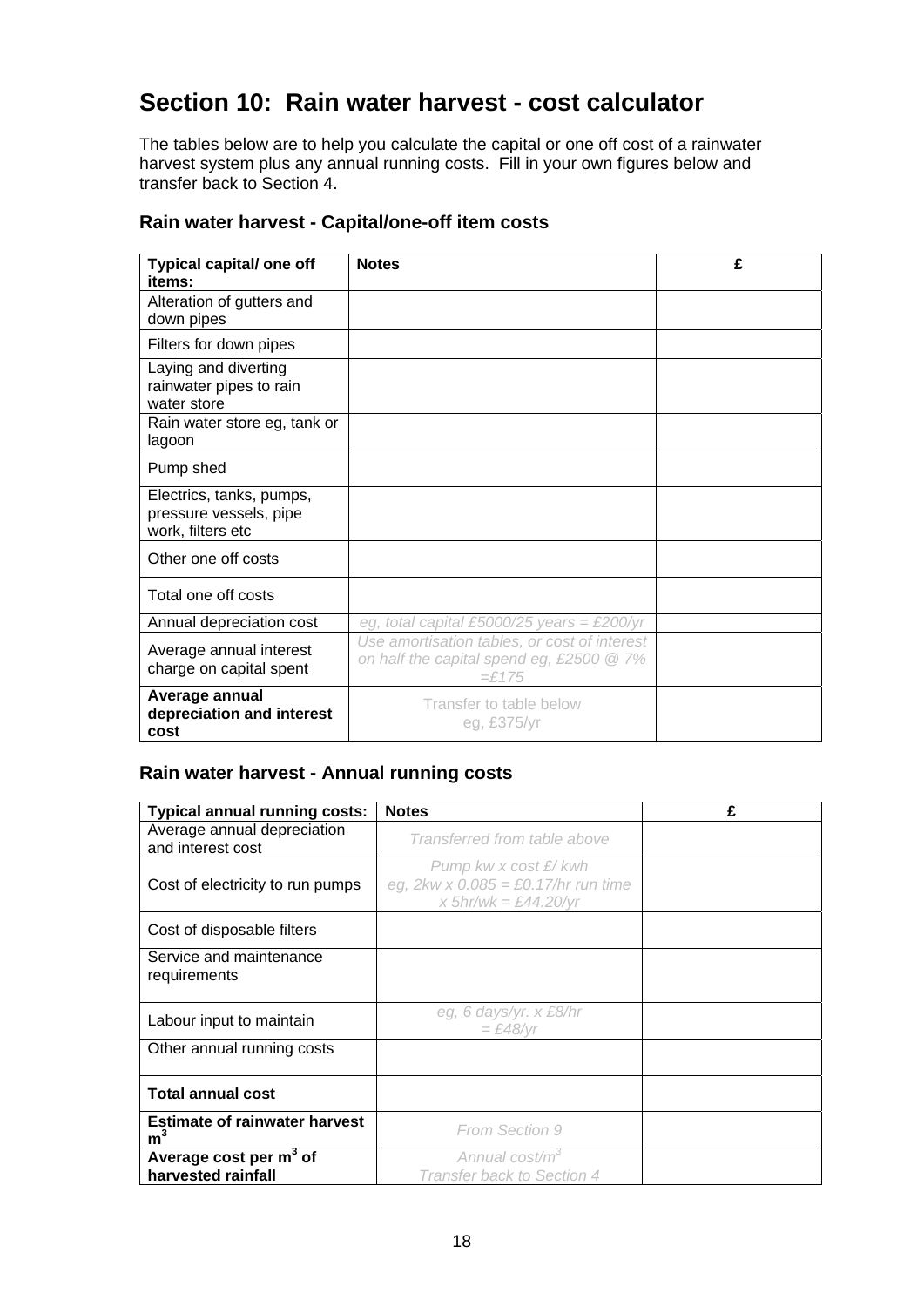# **Section 11: Water abstraction - cost calculator**

# **Water abstraction capital and one off costs**

| Typical capital and one off<br>costs:                                   | <b>Notes</b><br><b>Typical range of costs</b>                                                     | £ |
|-------------------------------------------------------------------------|---------------------------------------------------------------------------------------------------|---|
| Geologist's report                                                      | $500 - 1000$                                                                                      |   |
| Test bore                                                               | $500 - 1500$                                                                                      |   |
| Main borehole                                                           | 5000 - 10,000                                                                                     |   |
| Borehole pump                                                           | $500 - 1000$                                                                                      |   |
| Pump shed                                                               | $150 - 500$                                                                                       |   |
| Pipe line from supply to<br>farm                                        | $£1$ to $3/m$ run                                                                                 |   |
| Electrics, tanks, pumps,<br>pressure vessels, pipe<br>work, filters etc | 2000 - 5000                                                                                       |   |
| EA abstraction license<br>application fee                               | Currently £135                                                                                    |   |
| EA advertising admin<br>charge                                          | Currently £100                                                                                    |   |
| Cost of local advert payable<br>by the applicant                        | Estimate £500                                                                                     |   |
| Other costs                                                             |                                                                                                   |   |
| Other costs                                                             |                                                                                                   |   |
| Other costs                                                             |                                                                                                   |   |
| Other costs                                                             |                                                                                                   |   |
| <b>Total one off costs</b>                                              |                                                                                                   |   |
| <b>Annual depreciation cost</b>                                         | eg, total capital £5000 divided by say 25<br>$years = £200/yr$                                    |   |
| Average annual interest<br>charge on capital spent                      | Use amortisation tables, or cost of<br>interest on half the capital spend eg,<br>£2500 @ 7% =£175 |   |
| Average annual<br>depreciation and interest<br>cost                     | Transfer to table below                                                                           |   |

Fill in your own figures below and transfer back to Section 4.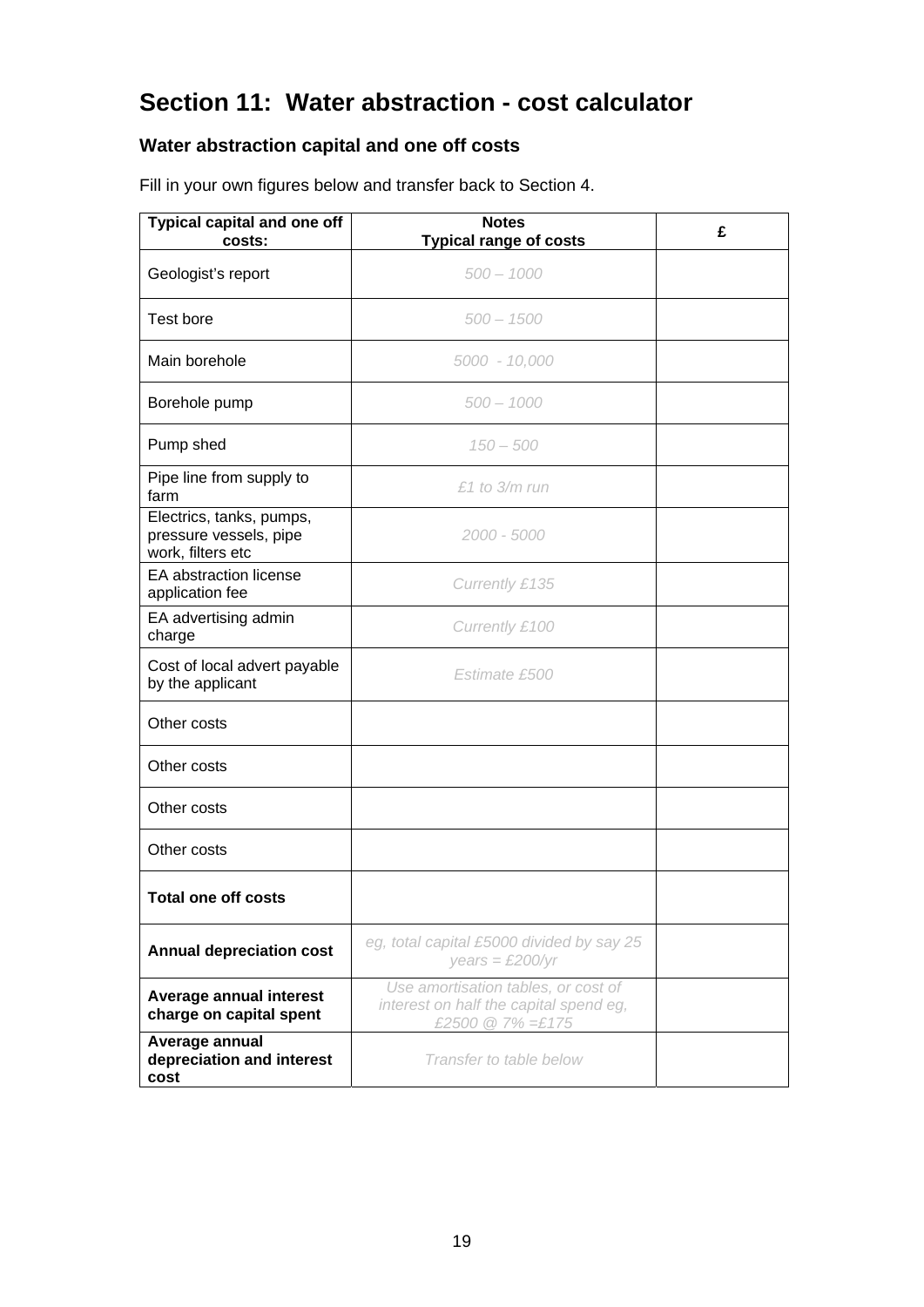# **(continued - Water abstraction - annual running costs )**

| <b>Typical annual running</b><br>costs:                                    | <b>Notes</b><br><b>Typical range of costs</b>                                          | £ |
|----------------------------------------------------------------------------|----------------------------------------------------------------------------------------|---|
| Average annual<br>depreciation and interest<br>cost                        | Transferred from table above                                                           |   |
| E.A. annual abstraction<br>license fee                                     | £110 to £2200 depending on<br>type of license                                          |   |
| Pump service/maintenance<br>cost per year                                  |                                                                                        |   |
| Labour costs to maintain                                                   | hrs/yr. x £/hr                                                                         |   |
| Electricity running cost                                                   |                                                                                        |   |
| Pump size Kw                                                               | 3 to 5 kw                                                                              |   |
| Motor efficiency %                                                         | Small pumps(less than 1kw)<br>70% efficient; larger pumps<br>15kw up to 95% efficient) |   |
| Cost of electricity £/kwhr                                                 | eg, 8.5/kwh                                                                            |   |
| Pump running cost £/hr                                                     | Pump kw x cost kWh<br>eg, $3kw \times 8.5 = \text{\pounds}0.26/hr$ run<br>time         |   |
| Pump run time                                                              | eg, 5hrs/day x 360 days =<br>1800hrs                                                   |   |
| Electrical cost of abstraction                                             | Total hrs x cost per hr<br>eg, 1800hrs x 0.26 = £468/yr                                |   |
| <b>Total annual cost of</b><br>abstraction                                 |                                                                                        |   |
| <b>Estimate of abstracted</b><br>water vols. m <sup>3</sup>                |                                                                                        |   |
| Average annual cost per<br>$m3$ of abstracted water<br>(E/m <sup>3</sup> ) | Annual cost £/m <sup>3</sup>                                                           |   |

# **Fill in your own figures below and transfer back to Section 4.**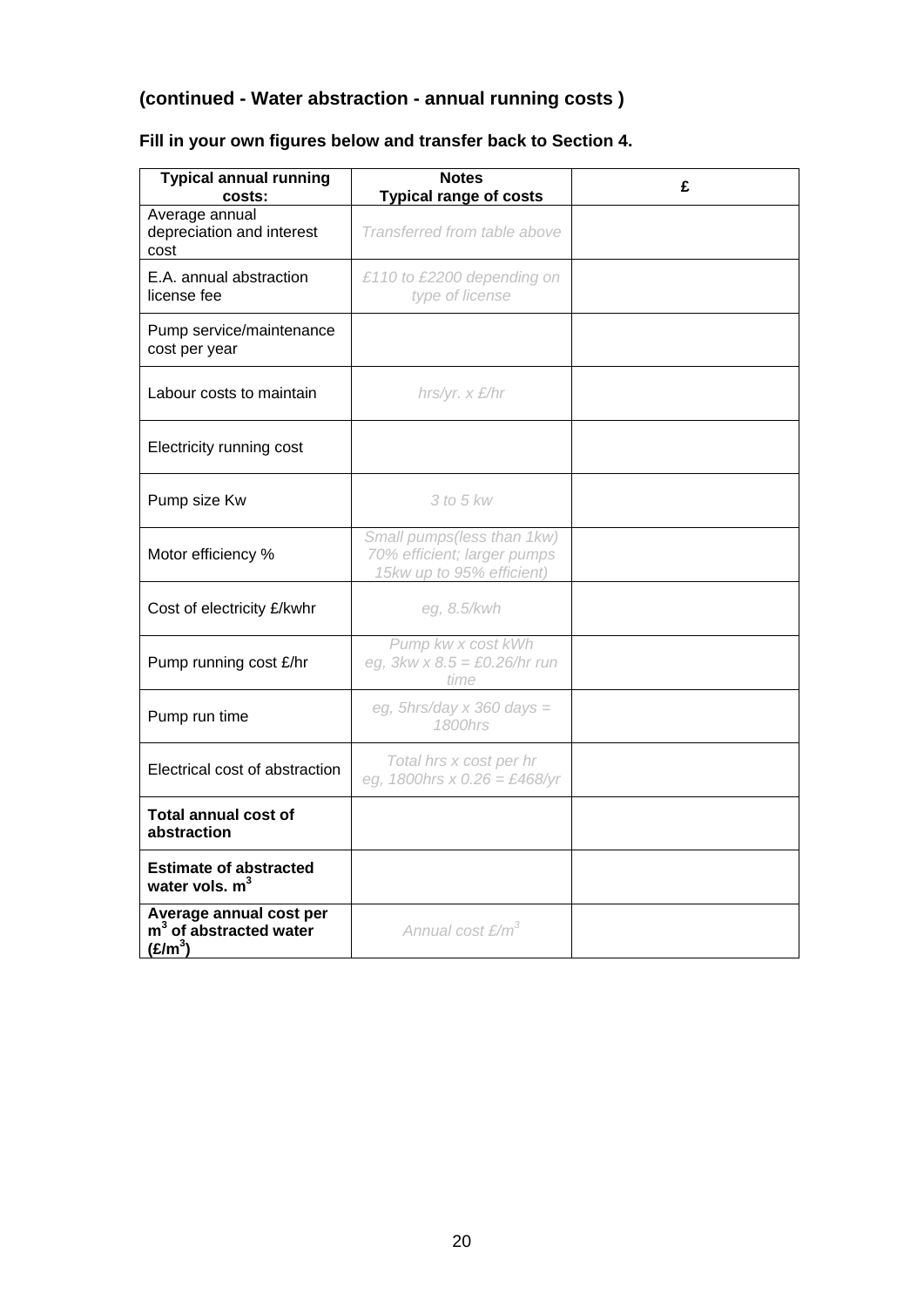# **Section 12: Waste water disposal – cost calculator**

### **The hidden costs!**

The cost of waste water disposal can vary enormously but certainly range from £0.25/ $m^3$  to £2/ $m^3$ 

To work out your waste water disposal cost you will need to consider the one off capital cost such as of a dirty water irrigator system or a vacuum tanker, plus the annual running cost eg, electricity for a dirty water pump, fuel, labour and maintenance for a slurry tanker. The table below will allow you to work out costs either based on typical averages or to work out your own costs in more detail.

### **Waste water disposal costs**

| <b>Method of disposal</b> | <b>Notes</b>                                 | Typical cost $E/m3$ |
|---------------------------|----------------------------------------------|---------------------|
| Low rate irrigator        |                                              | $0.25$ to $0.5$     |
| Own slurry tanker         | Depending on capital costs and<br>work rates | $0.75$ to 1.5       |
| Contractor slurry tanker  | Depending on charge rate and<br>work rates   | $0.75$ to 1.5       |
| Umbilical cord contractor |                                              | 0.75 to 1.00        |

## **Dirty water disposal via irrigator – capital costs**

| <b>Typical capital and one off</b><br>costs:        | <b>Notes</b><br><b>Typical range of costs</b>                                                         | £ |
|-----------------------------------------------------|-------------------------------------------------------------------------------------------------------|---|
| Capital cost of irrigator<br>system                 | £3000 to 15000                                                                                        |   |
| Capital cost of pump                                | $500 - 1500$                                                                                          |   |
| Other one costs                                     |                                                                                                       |   |
| <b>Total one off costs</b>                          |                                                                                                       |   |
| <b>Annual depreciation cost</b>                     | eg, total capital £5000 divided by<br>say 25 years = £200/yr                                          |   |
| Average annual interest<br>charge on capital spent  | Use amortisation tables, or cost of<br>interest on half the capital spend<br>eg, £2500 $@ 7\% = £175$ |   |
| Average annual<br>depreciation and interest<br>cost | Transfer to table below                                                                               |   |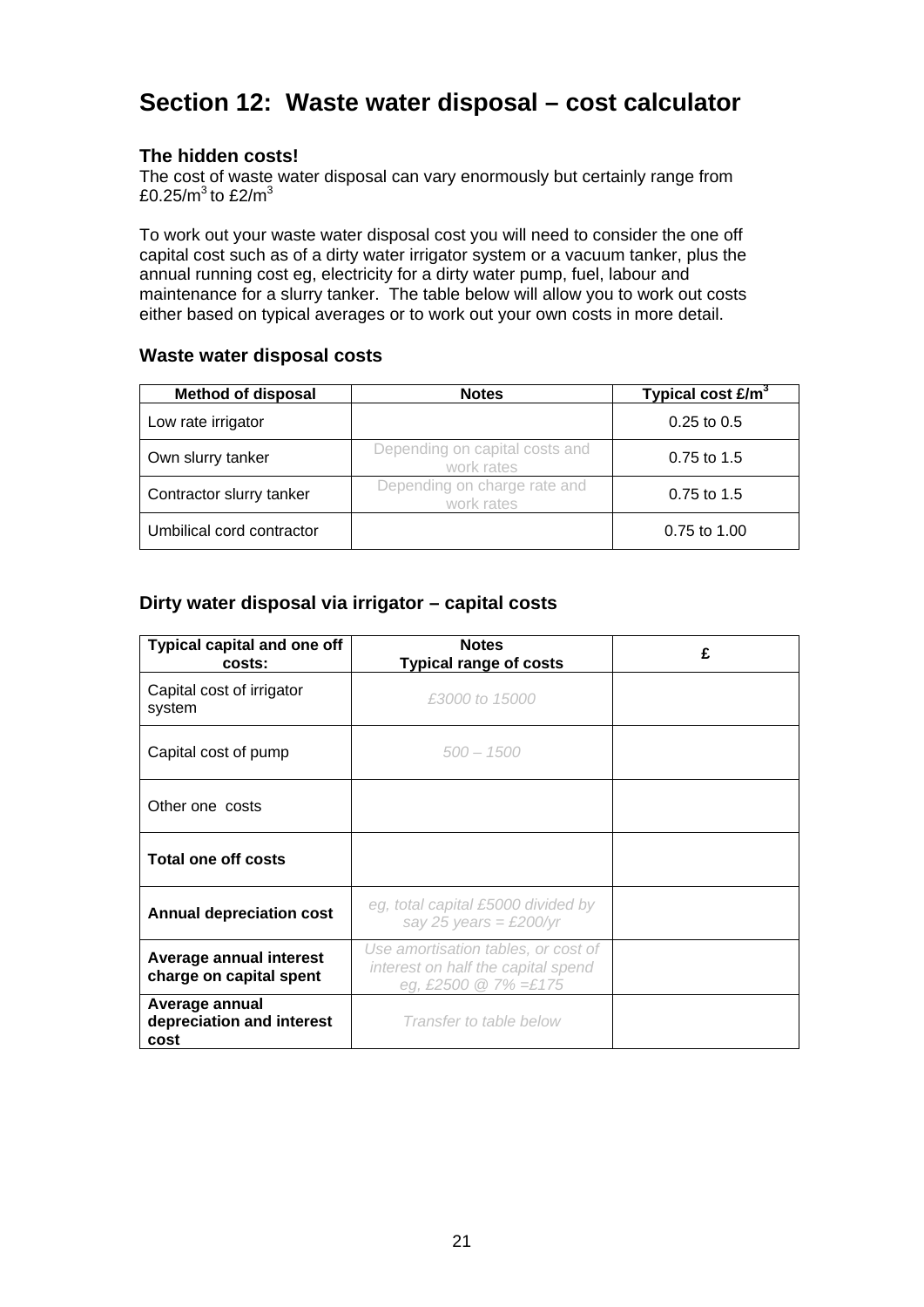# **Dirty water disposal via irrigator - annual running costs**

| <b>Typical annual running</b><br>costs:                               | <b>Notes</b><br><b>Typical range of costs</b>                                          | £ |
|-----------------------------------------------------------------------|----------------------------------------------------------------------------------------|---|
| Average annual depreciation<br>and interest cost                      | Transferred from table above                                                           |   |
| Annual maintenance costs                                              | £110 to £2200 depending on type<br>of license                                          |   |
| Labour costs to maintain                                              | $Hrs/yr.$ x $£/hr$                                                                     |   |
| Electricity running cost                                              |                                                                                        |   |
| Pump size kW                                                          | $0.75$ to $3$ kW                                                                       |   |
| Motor efficiency %                                                    | Small pumps(less than 1kw)<br>70% efficient; larger pumps 15kw<br>up to 95% efficient) |   |
| Cost of electricity £/kWh                                             | eg, 8.5/kwh                                                                            |   |
| Pump running cost £/hr                                                | Pump kW x cost kWh<br>eg, $3kw \times 8.5 = \text{\pounds}0.26/hr$ run time            |   |
| Pump run time                                                         | eg, 5hrs/day x 120 days = 600hrs                                                       |   |
| Electrical cost of pumping                                            | Total hrs x cost per hr<br>eg, 600hrs x $0.26 = \text{\textsterling}156/\text{yr}$     |   |
| <b>Total annual cost</b>                                              |                                                                                        |   |
| <b>Estimate of total water</b><br>disposed of per year m <sup>3</sup> | Flow rates x pump time or<br>estimated from other sources                              |   |
| Average cost of disposal<br>(E/m <sup>3</sup> )                       | Annual cost £/m <sup>3</sup>                                                           |   |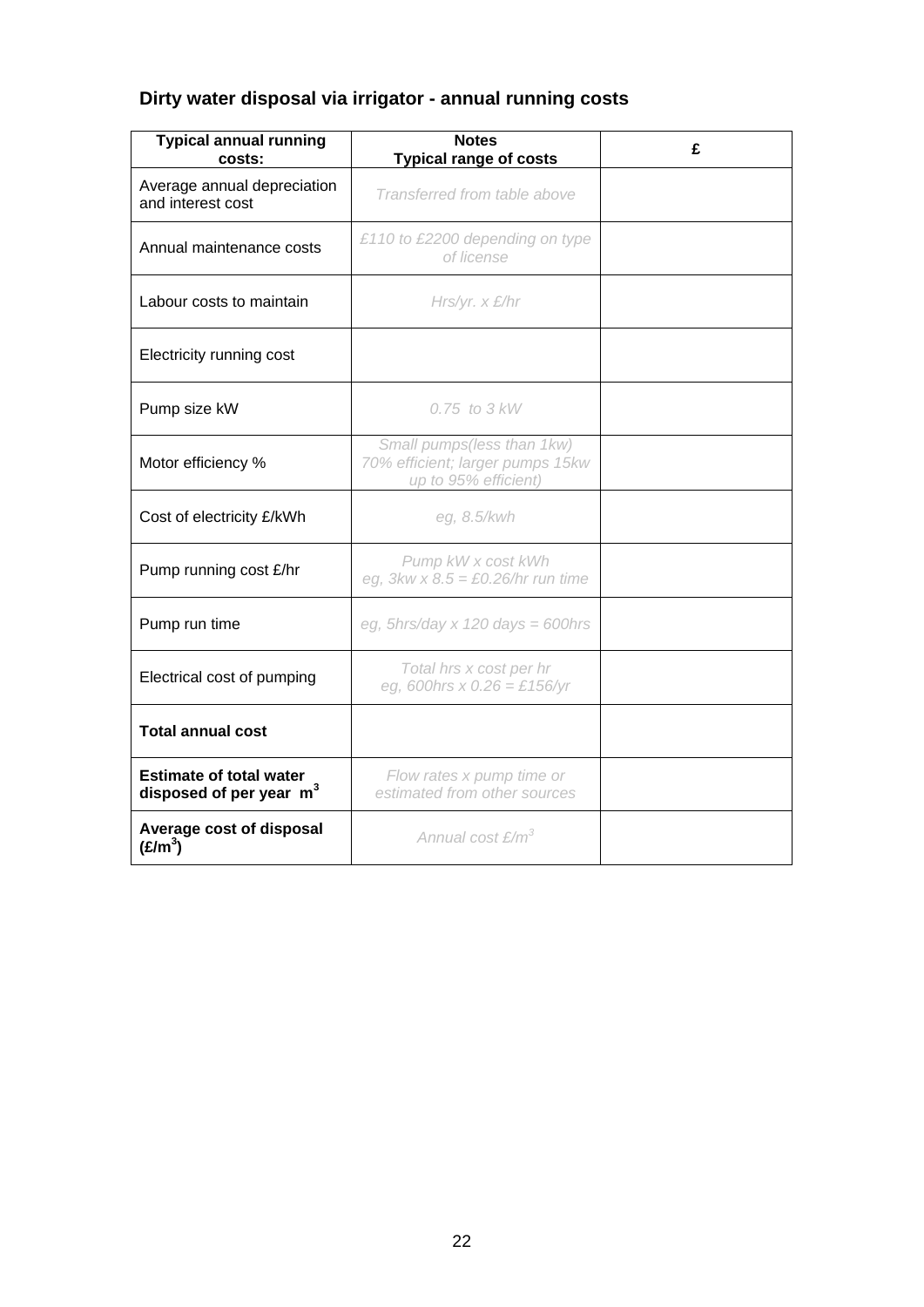# **Dirty water disposal via vacuum tanker – capital costs**

| <b>Typical capital and one off</b><br>costs:        | <b>Notes</b><br><b>Typical range of costs</b>                                                            | £ |
|-----------------------------------------------------|----------------------------------------------------------------------------------------------------------|---|
| Capital cost of tanker less<br>any resale value     | £3000 to 15000                                                                                           |   |
| Other one off costs                                 |                                                                                                          |   |
| <b>Total one off costs</b>                          |                                                                                                          |   |
| <b>Annual depreciation cost</b>                     | eg, total capital £5000<br>divided by say 25 years $=$<br>£200/yr                                        |   |
| Average annual interest<br>charge on capital spent  | Use amortisation tables, or<br>cost of interest on half the<br>capital spend eg, £2500 @<br>$7\% = £175$ |   |
| Average annual<br>depreciation and interest<br>cost | Transfer to table below                                                                                  |   |

# **Dirty water disposal via vacuum tanker – annual running costs**

| <b>Typical annual running</b><br>costs:                                            | <b>Notes</b><br><b>Typical range of costs</b>                            | £ |
|------------------------------------------------------------------------------------|--------------------------------------------------------------------------|---|
| Average annual depreciation<br>and interest cost                                   | Transferred from table above                                             |   |
| Annual maintenance costs                                                           |                                                                          |   |
| Tractor and tanker running<br>costs (to cover fuel and<br>repairs)                 | Typical running costs £6 to<br>10/hr                                     |   |
| Labour costs per year for<br>worker on tanker                                      | Eg, £8/hr for 100hr/yr = £800                                            |   |
| and/or contractor charges                                                          | Eg, £25/hr for 100 hrs $=$<br>£2500                                      |   |
| <b>Total annual cost</b>                                                           |                                                                          |   |
| <b>Estimate of total waste</b><br>disposed of per year by<br>vacuum tanker $(m^3)$ | Tanker loads/yr. x tanker<br>capacity or estimated from<br>other sources |   |
| Average cost of disposal<br>(£/m $^3$ )                                            | Annual cost £/m <sup>3</sup>                                             |   |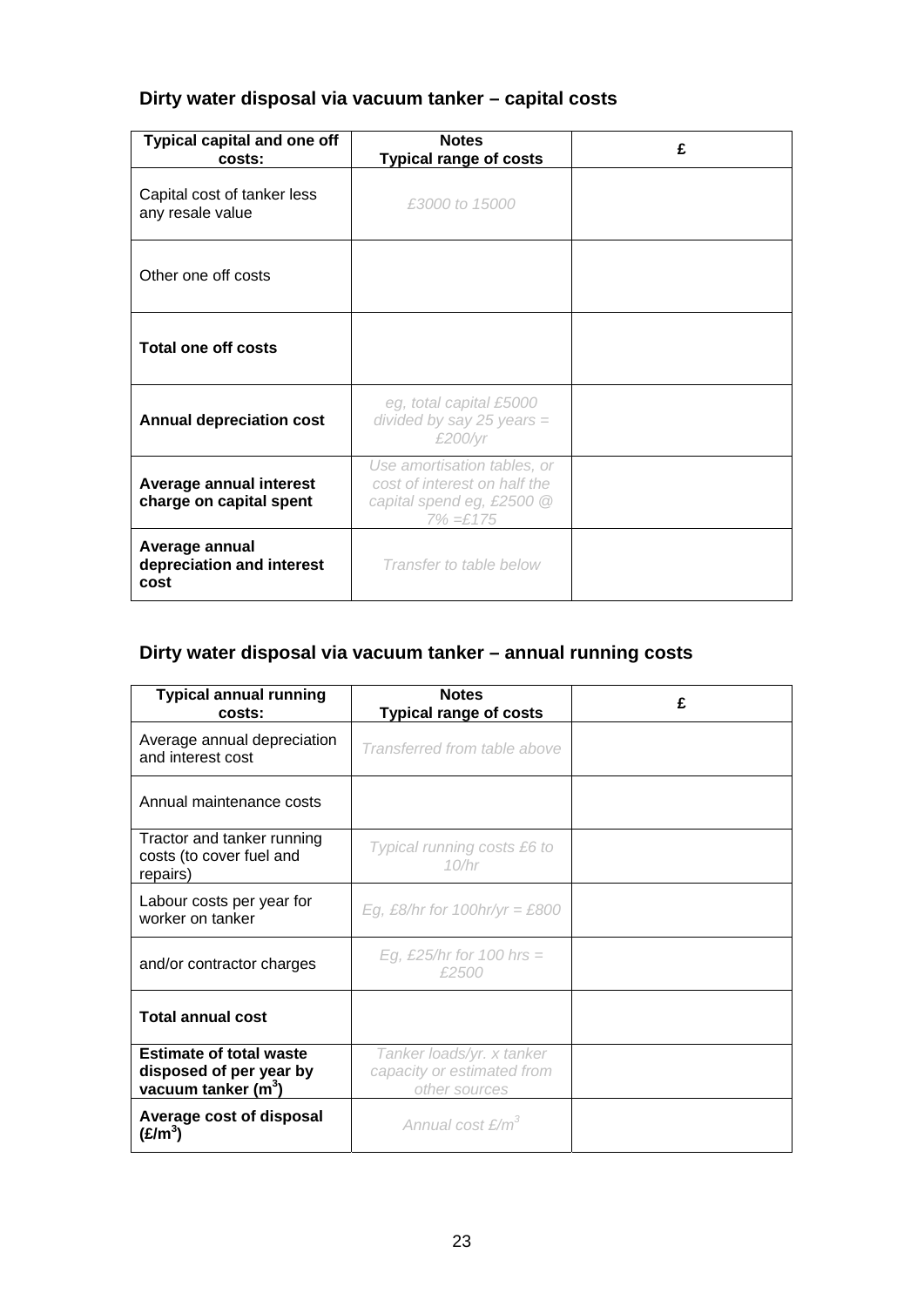# **Section 13: Leak detection**

## **A step-by-step approach to detecting a leak**

- 1. **Make a sketch map of your farm water supply**. Note location of pipes, meters, stop valves, troughs, taps and other outlets. You may need to ask for help from family, existing and retired farm workers, previous occupants or companies/contractors that may have installed pipework.
	- Keep a record of this map even if it is not 100% complete. Others may be able to add to it later.
- 2. **Read and note down your water meter readings**, including the date. Regularly read the meter at least until you believe the leak is found and fixed. Ideally read your meter every 1 to 3 months.
- 3. **Check your meter at a time of low or no use**. Unfortunately this is likely to be during the very early hours of the morning when no equipment is using water and minimal stock will be drinking. Be prepared; clear the manhole cover, have a torch handy, ensure the meter is not submerged in water, have a pen and notebook to record the reading. If you find the meter running when you would expect no water use this may indicate a leak. A digital camera with a flash can also be a useful tool to take a meter reading in a dark inaccessible manhole.
- 4. **Isolate sections of your supply**. If you have stop valves to shut off sections of your supply, try to identify which section may have a leak.
- 5. **Walk your water supply route**. Make use of your sketch map to walk your system looking for tell tale signs of leaks. Try to do this after a dry period then: look for damp patches in fields, is the grass/crop growing particularly well? Why is that corner of the yard always flooded? Why is that ditch or drain always damp or running even after no rain?
- 6. **Contact your local water company**. If after trying all the above you still cannot detect a leak but still believe you have one, contact the local water company. Some of the water companies do provide free leak detection eg, Wessex Water will check for a suspected leak once in five years on your side of the supply. Anglia provides a free service if the farmer has already tried to detect and failed. Southwest Water provides an hour of free time.
- 7. **Hire leak detection equipment or find a company specialising in leak detection**. Commercial companies also provide leak detection services, but obviously charge for these services. Leak detection equipment can also be hired from most hire centres. To make effective use of these services or equipment you need to have a fairly clear idea of where your pipes run (having a map of your pipe network is important).
- **8. Water use data logger.** This device can be connected to some types of meter to record flow rates. More information about data loggers is in the sub section below. Also, see case study in the DairyCo Effective use of water on dairy farms booklet.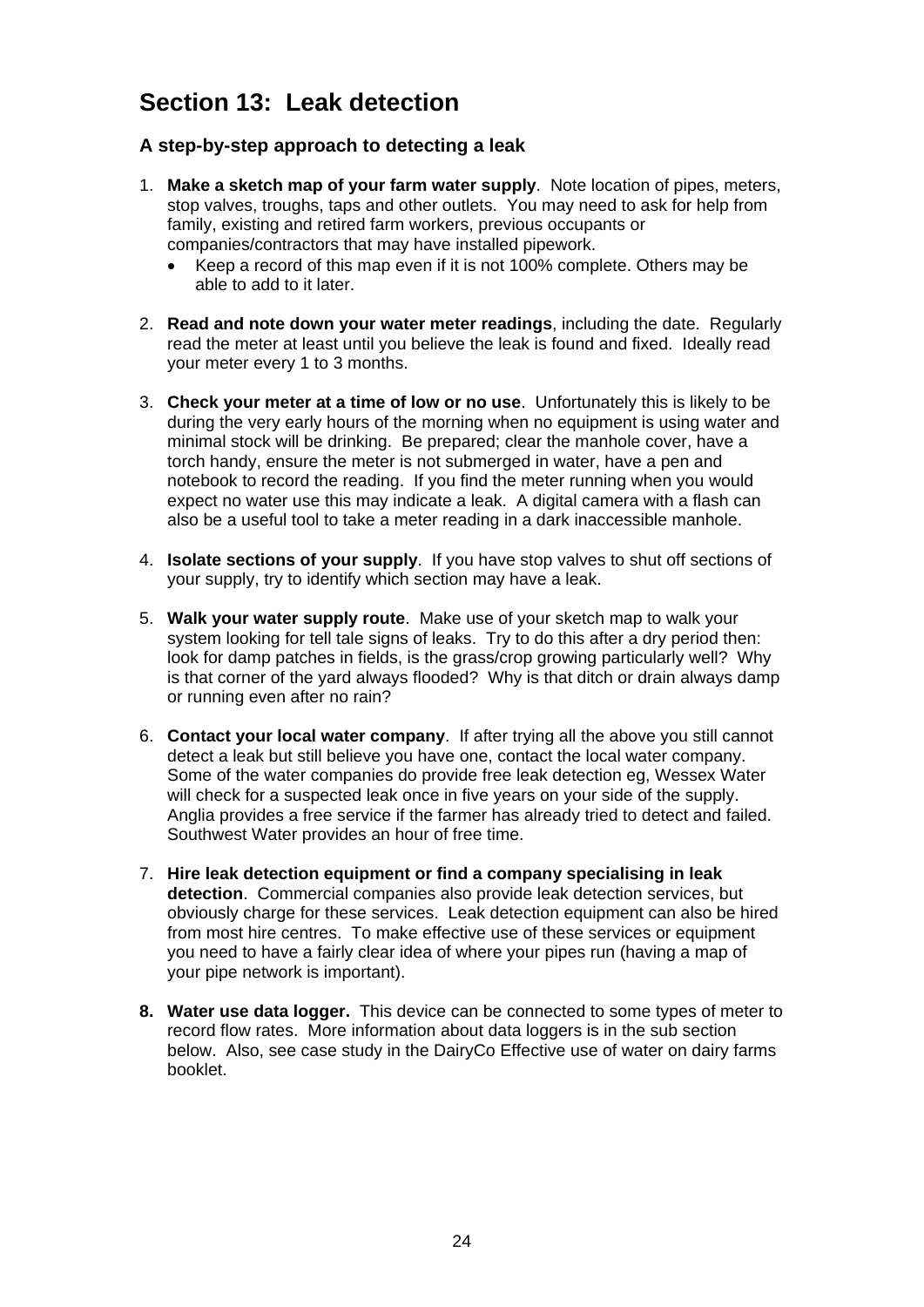### **9. Planning for the future**

- Make meters easy to read. If your meter is in a manhole under a hedge surrounded by nettles and bramble and with a foot of ground water covering the meter, you will be unlikely to take regular meter readings! You may want to install your own meter in an easy to read position
- When installing new pipe work or putting in new troughs always install a stop valve to isolate sections but do record where it is and ensure it is easy to access. If it is not easy to turn on or off the chances are it will be left on.